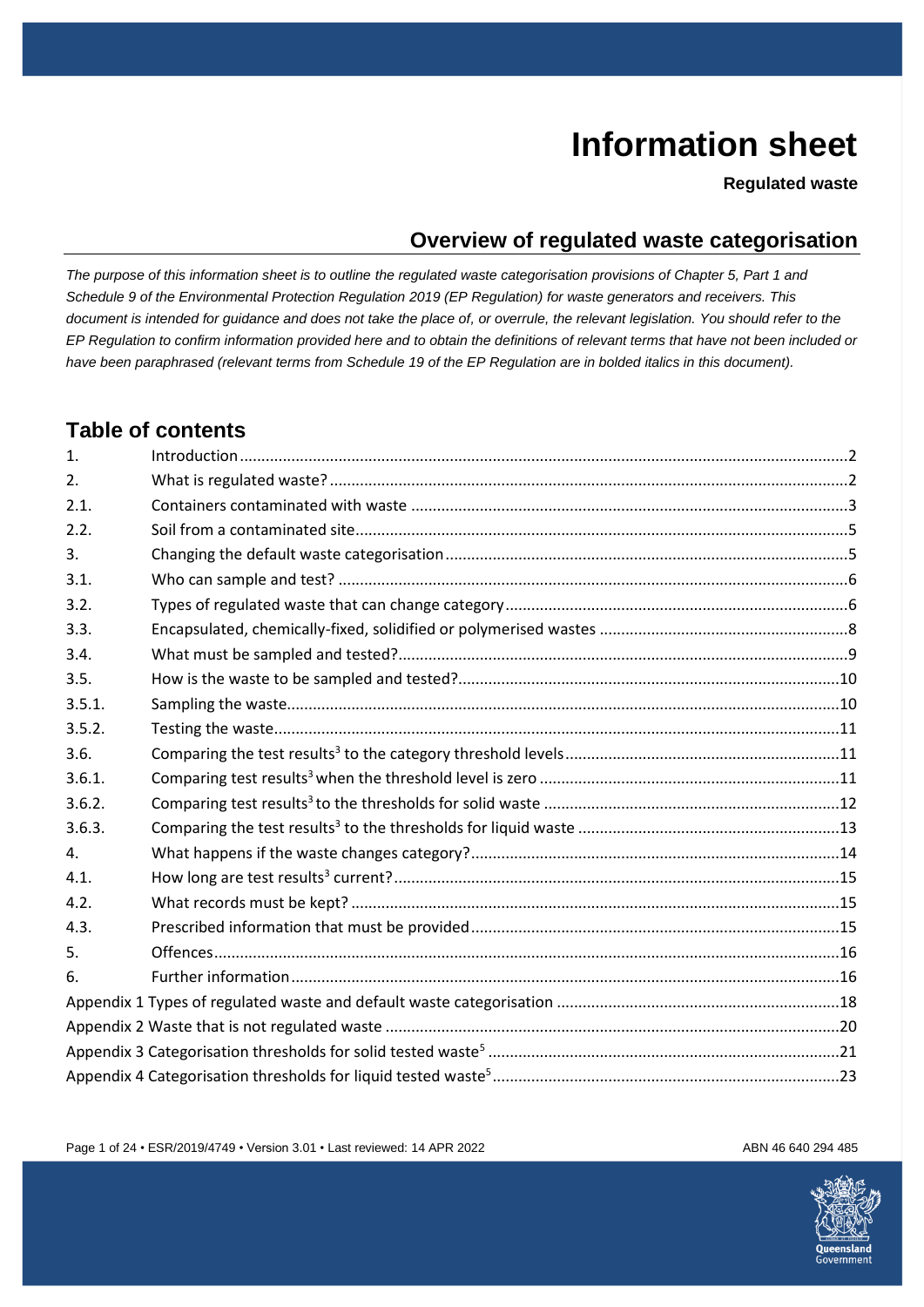# <span id="page-1-0"></span>**1. Introduction**

Wastes containing certain hazardous properties are classified as regulated waste in the EP Regulation and are subject to more stringent management requirements than other waste, as they may contain contaminants or have properties that present a higher risk to the environment or human health. The previous waste classification system did not consider the concentration of any of the parameters for the waste types listed as regulated waste. A waste would be classified as regulated waste even if the waste had very low levels of a contaminant.

The Environmental Protection (Regulated Waste) Amendment Regulation 2018 (the amending regulation) commenced on 4 February 2019. The amending regulation introduced a new risk-based waste classification framework with two default categories of regulated waste:

- <span id="page-1-2"></span>• category 1 regulated waste<sup>1</sup> (highest risk); and
- $\bullet$  $\bullet$  $\bullet$  category 2 regulated waste<sup>1</sup> (moderate risk).

The amending regulation also introduced threshold criteria for relevant waste characteristics and a process for testing wastes to determine if a lower risk waste classification is appropriate. A waste generator can accept the default classification and does not have to undertake sampling and testing. If there are no relevant waste characteristics for the type of waste, the default category applies.

### <span id="page-1-1"></span>**2. What is regulated waste?**

Regulated waste is **commercial waste** or **industrial waste** of a type, or containing a constituent of a type, listed in Table 1 in Appendix 1 (taken from Schedule 9, Part 1, Column 1 of the EP Regulation<sup>2</sup>). This table includes the default category of regulated waste (category 1 or category 2).

Regulated waste includes:

- <span id="page-1-3"></span>a) for an element—any chemical compound containing the element; and
- b) anything that contains residues of the waste, for example, a container contaminated with the waste (containers will be discussed further in Section [2.1\)](#page-2-0).

However, waste is not regulated waste if:

- a) it is listed Table [2](#page-1-3) in Appendix 2 (taken from Schedule 9, Part 3, Division 1 of the EP Regulation<sup>2</sup>); or
- <span id="page-1-4"></span>b) there are *current test results*<sup>3</sup> for the waste (where the waste has been tested and shown to be a lower risk category of waste in accordance with the EP Regulation–summarised in this information sheet).

The default categorisation from Table 1 will apply to regulated waste if:

- the generator does not have the waste tested;
- the waste cannot be tested because there are no relevant testing characteristics for the type of waste (e.g. tyres, biosecurity waste<sup>4</sup>, clinical and related waste);

<sup>1</sup> Section [2](#page-1-1) of this information sheet discusses what regulated waste is. Regulated waste is defined in section 42 of the EP Regulation. Category 1 and category 2 regulated waste are defined in section 43 of the EP Regulation. Waste is defined in section 13 of the *Environmental Protection Act 1994*.

<sup>2</sup> Refer to the EP Regulation to confirm the information provided in this information sheet.

<sup>3</sup> Current test results are the waste test results (if they are still current—see Section [4.1](#page-14-0) of this information sheet) that show the waste is a lower category than the default category. The waste testing and determination of the waste category must be in accordance with the EP Regulation—summarised in Section [3](#page-4-1) of this information sheet. "Current test results" are defined in Schedule 19, Part 2 of the EP Regulation and rely on the definition of "tested waste" and "test results" in sections 50 and 49 of the EP Regulation respectively.

<sup>4</sup> While there are no relevant testing characteristics for biosecurity waste, there are circumstances where biosecurity waste is no longer considered to be biosecurity waste. See Section 2.2 for further information.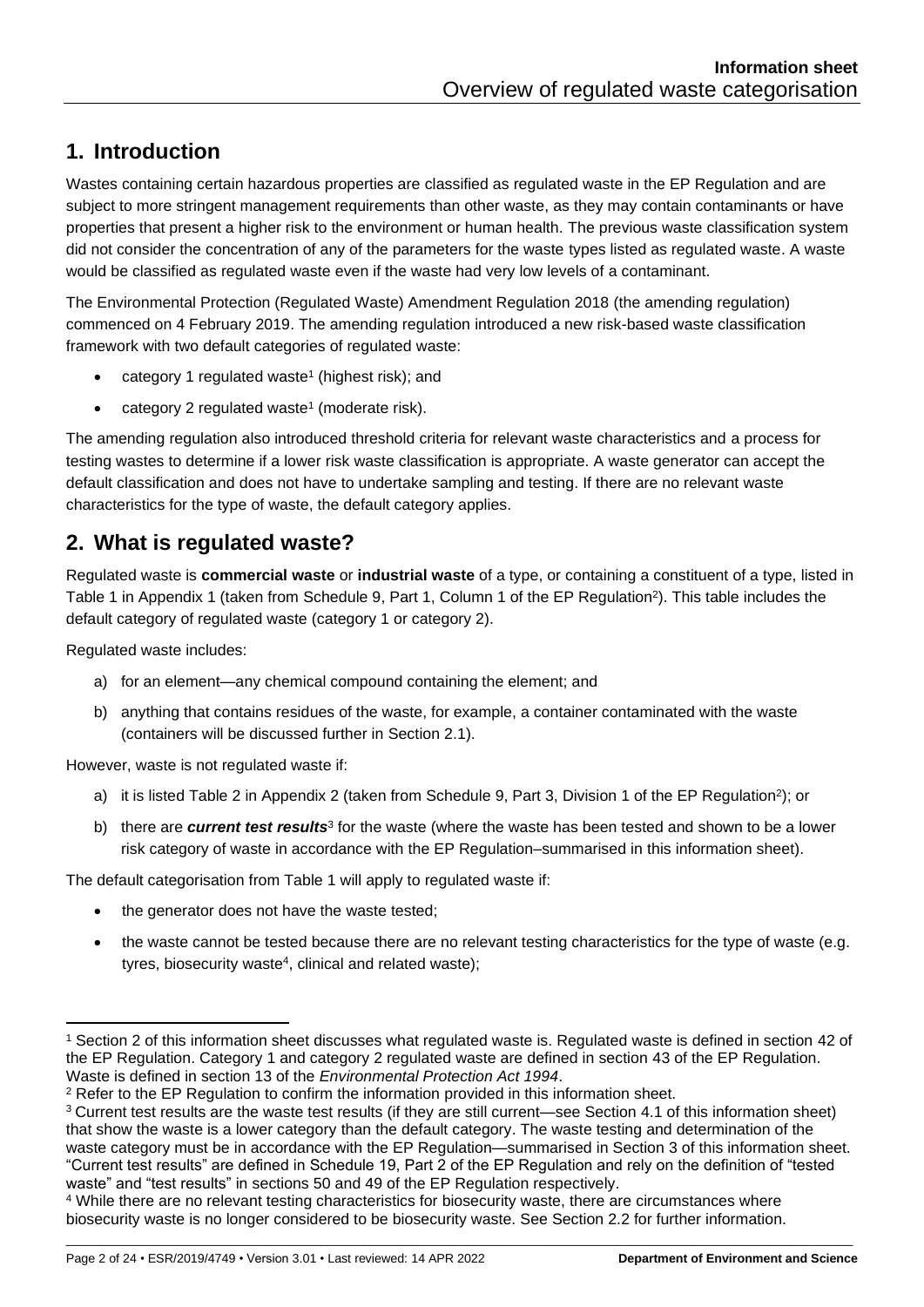- the waste is tested, but the testing is not in accordance with the EP Regulation requirements. For example:
	- o the sampling or testing is not by an appropriately qualified person;
	- $\circ$  leaching analysis is used instead of total quantities for the relevant parameters; or
	- o the sampling and testing is not for all the relevant parameters;
- the waste is tested, but the testing does not indicate a different risk category; or
- the waste is tested but the test results<sup>[3](#page-1-4)</sup> are no longer current (see Section [4.2](#page-14-1) of this information sheet for detail[s](#page-1-4) of how long test results $3$  remain current).

The default category is determined by finding the waste types listed in Table 1 that most closely describe or match the waste and noting the corresponding category. The waste type that has the highest risk category is the default category. This method of categorisation is used for determining the default waste category for both *solid waste* and *liquid waste*.

The process for deciding if a waste is regulated waste is summarised in the flowchart in Figure 1.

Note:

- Containers contaminated with waste are discussed in Section [2.1;](#page-2-0)
- Biosecurity waste is discussed in Section [2.2;](#page-4-0) and
- The *Environmental Protection Act 1994* has a framework for managing contaminated land. Section [2.2](#page-4-0) discusses how the waste categorisation framework and the contaminated land framework interact.

#### <span id="page-2-0"></span>**2.1. Containers contaminated with waste**

Waste containers that are contaminated with a type of waste listed in Appendix 1 would be regulated waste.

Containers that are returned for refilling with the same product are not considered regulated waste provided:

- the containers have been thoroughly cleaned and clearly identify the previous contents; or
- the product remaining in the containers is not more than 5% of the capacity of the container and the containers are refilled without undergoing any other process.

Waste containers that have been thoroughly cleaned should not be contaminated and should be general waste when disposed of.

Containers would be considered thoroughly cleaned if they clearly identify the previous contents and meet the requirements of the section "Clean containers" in the Environment Protection Authority Victoria's *Used containers – transport and management* (June 2010), which states:

For the purposes of these guidelines, containers may only be considered clean if they are free of all residues.

There are a number of methods for cleaning containers, but a method that produces the least waste is environmentally, and often economically, preferable.

Any wash-water generated should be incorporated into the batch where practical, especially where additional dilution is required for production processes.

A triple rinse method is indicative of a thorough rinsing process. Every attempt should be made to generate as little wash-water as possible when using this method, whilst still ensuring that the container is free of all residues.

If wash-water cannot be re-used, pressure rinsing will produce less prescribed liquid waste than a triple rinsing method.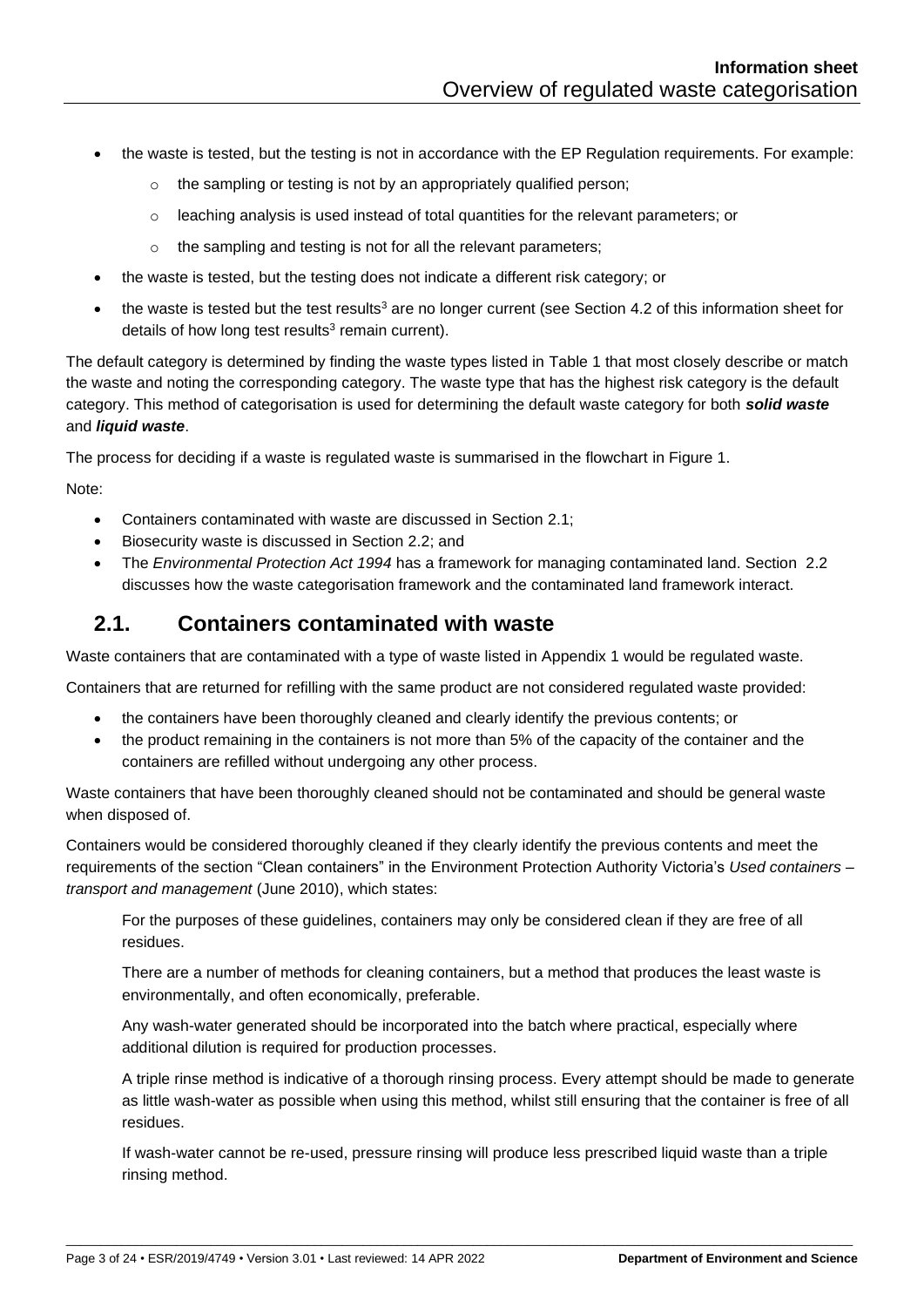It is generally more efficient to clean containers at their point of use, immediately after the container has been emptied. This practice reduces transport of the contaminated container and may make it easier to utilise residues or wash-waters.

Some container designs and materials will be easier to clean than others. Consult with suppliers to check whether alternative containers are available or existing containers can be altered to make cleaning easier. A partnership with a supplier can be an effective way of avoiding and reducing the amount of used containers requiring disposal.

The New South Wales Environment Protection Authority's *Waste classification guidelines – Part 1: Classification of waste* (November 2014) details a triple rinsing procedure.



\_\_\_\_\_\_\_\_\_\_\_\_\_\_\_\_\_\_\_\_\_\_\_\_\_\_\_\_\_\_\_\_\_\_\_\_\_\_\_\_\_\_\_\_\_\_\_\_\_\_\_\_\_\_\_\_\_\_\_\_\_\_\_\_\_\_\_\_\_\_\_\_\_\_\_\_\_\_\_\_\_\_\_\_\_\_\_\_\_\_\_\_\_\_\_\_\_\_\_\_\_\_\_\_\_\_\_\_\_\_\_\_\_\_

Figure 1: Flowchart summarising the process for determining waste category.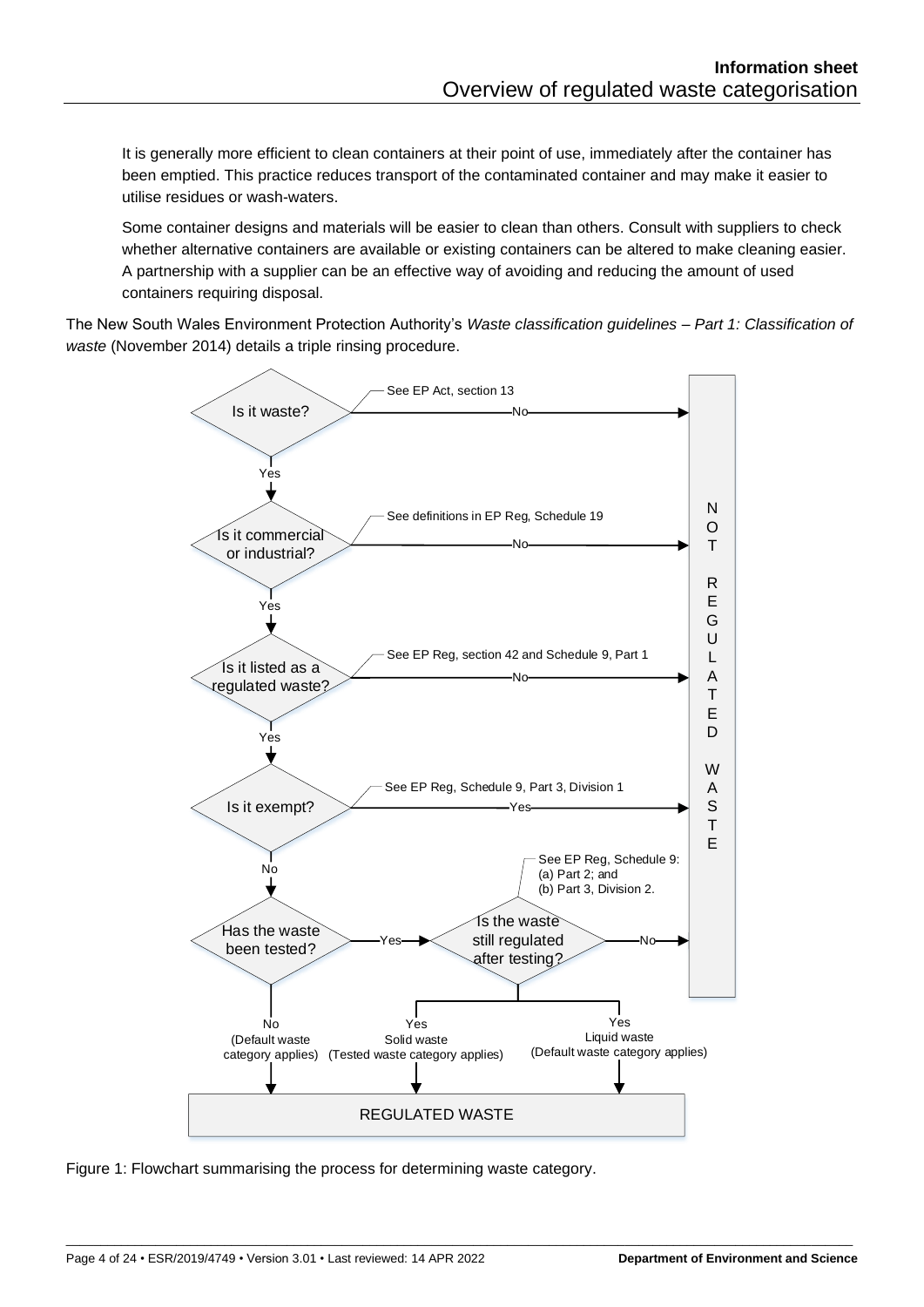# <span id="page-4-0"></span>**2.2. Biosecurity waste**

Biosecurity waste is defined as:

- a) waste that is goods subject to biosecurity control under the *Biosecurity Act 2015 (Cwlth)*; or
- b) goods under the *Biosecurity Act 2015 (Cwlth)* that are or were in contact with waste mentioned in paragraph (a).

If the waste is released from biosecurity control, it will no longer be biosecurity waste. If the waste is not another type of waste listed in Appendix 1, it will be general waste instead of category 1 regulated waste.

The generator<sup>5</sup>, transporter and receiver of the waste will need to:

- keep and provide appropriate records to the administering authority demonstrating that the goods have been released from biosecurity control in accordance with any requirements of the *Biosecurity Act 2015 (Cwlth)*;
- treat these records as current test results and provide a copy when relevant (i.e. generator to provide a copy of the records to the transporter, who then provides a copy to the receiver); and
- ensure that goods released from biosecurity control are managed in accordance with all other requirements of the EP Regulation with respect to waste categorisation and management.

# **2.3. Soil from a contaminated site**

The waste categorisation framework is not designed or intended to be used for contaminated land assessment or site remediation purposes. This means that the notification, assessment and removal of sites relating to the environmental management register (EMR) or contaminated land register (CLR) will continue to be undertaken against contaminated land assessment criteria only and is not impacted by the regulated waste categorisation framework.

Transport and disposal of contaminated soil from properties on the EMR or CLR must be undertaken under a soil disposal permit. The soil disposal permit covers the transport and disposal of the contaminated soil. The waste categorisation provisions of the EP Regulation will not apply to contaminated soil from sites that are on the EMR or CLR.

The contaminated land provisions outline processes for:

- identifying land that should be on the EMR or CLR;
- managing land that is on the EMR or CLR; and
- transporting and disposing of contaminated soil from land that is on the EMR or CLR under soil disposal permits.

These processes do not apply to short-term contamination and the clean-up of spills to avoid land being listed on the CLR (e.g. removing contaminated soil from minor spills at a site that is not on the EMR/CLR). The waste categorisation provisions will apply to the transport and disposal of contaminated soil from these sites.

#### <span id="page-4-1"></span>**3. Changing the default waste categorisation**

The default categorisation for regulated waste in Appendix 1 applies to a waste unless the waste generator takes action to determine if a lower risk category applies to the waste. The process for this is to:

identify relevant parameters, if any, and sample the waste Note: if there are no relevant parameters for a type of waste, the waste category may not be able to be

<sup>&</sup>lt;sup>5</sup> The generator will normally arrange for the waste to go to a facility to treat the waste. The waste will initially be regulated waste and must be dealt with as regulated waste. If the waste is released from biosecurity control after treatment, the treatment facility is effectively the generator of the waste for any subsequent transport and disposal of the waste.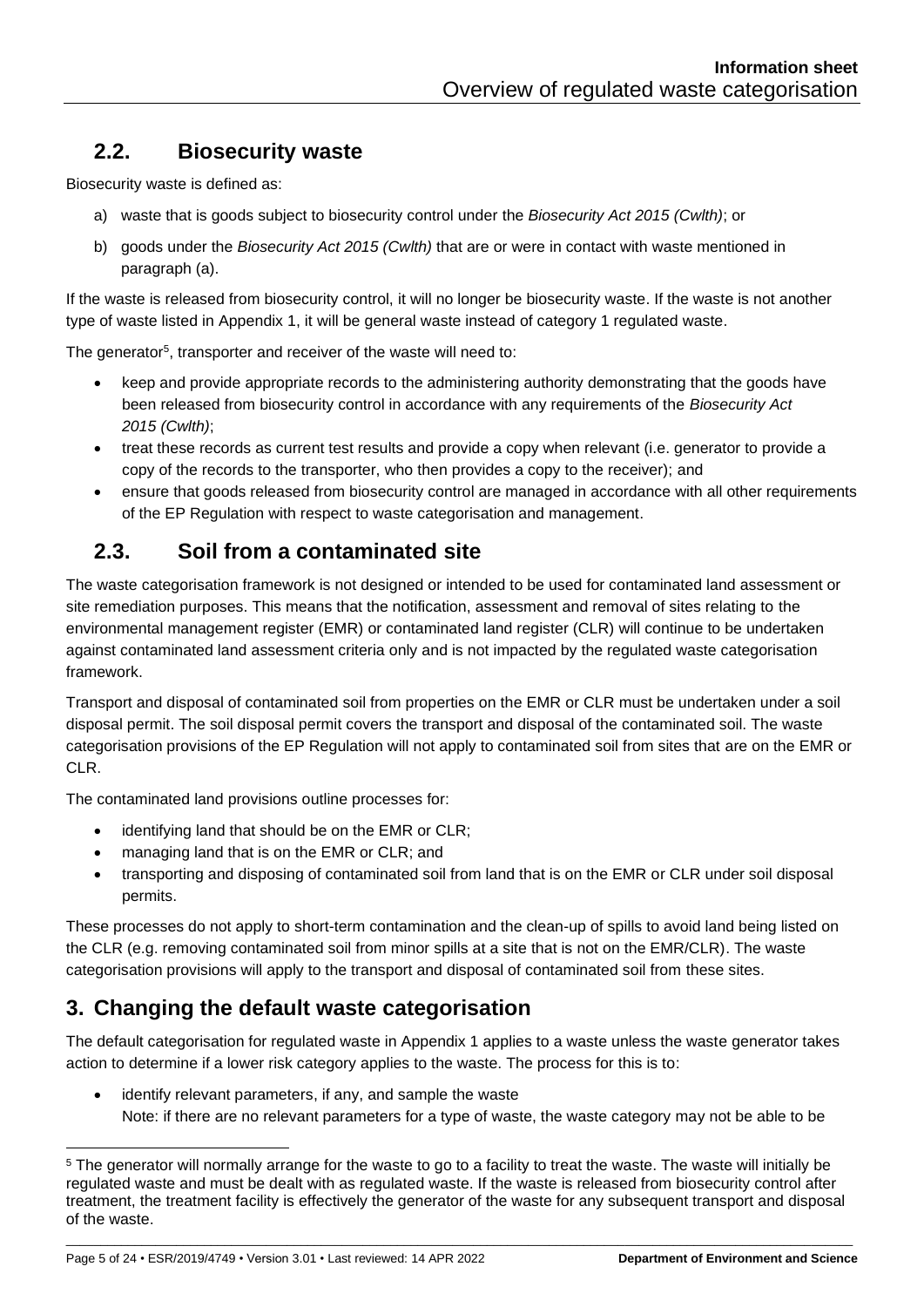<span id="page-5-2"></span>changed. Section [3.2](#page-5-1) has more information on the types of regulated waste that can change waste category through testing;

- test the waste; and
- compare the test results<sup>[3](#page-1-4)</sup> to the thresholds for the waste categories in Appendices 3 and 4.

This Section gives further detail on the process for changing the categorisation of a regulated waste.

If the process determines the waste is a lower risk category, the waste can be treated as that category of waste while the test results<sup>[3](#page-1-4)</sup> are current. The waste is referred to as tested waste<sup>6</sup>. The generator's obligations in relation to tested waste<sup>[6](#page-5-2)</sup> are detailed in Section [4.](#page-13-0)

#### <span id="page-5-0"></span>**3.1. Who can sample and test?**

An appropriately qualified person must sample and test the waste (see sections 45 and 46 of the EP Regulation respectively for the sampling and testing requirements). The person who tests the waste does not have to be the person who sampled the waste.

Appropriately qualified is defined in the *Acts Interpretation Act 1954* as "having the qualifications, experience or standing appropriate to perform the function or exercise the power".

For the purpose of waste categorisation, an appropriately qualified person must be a person who:

- has professional qualifications, training, skills or experience relevant to the nominated subject matter;
- can give authoritative assessment, advice and analysis to performance relative to the subject matter using the relevant protocols, standards, methods or literature; and
- has hands-on training with an appropriate body or organisation experienced in sampling. Appropriately qualified persons must have demonstrated knowledge and ability to safely take, preserve, store and transport samples within the requirements of this document. This includes refresher training, with records kept on the nature and frequency of the training provided.

For example:

- a professional working in the environmental industry, with an environmentally related degree and experienced in soil and water sampling, would satisfy the requirement of an appropriately qualified person for sampling a range of regulated wastes;
- staff of a NATA accredited laboratory trained in their role would satisfy the appropriately qualified person requirements for testing; and
- a member of a demolition business, trained and competent in sampling for asbestos in various demolition waste types, would satisfy as an appropriately qualified person also, for wastes with this contaminant.

#### <span id="page-5-1"></span>**3.2. Types of regulated waste that can change category**

The list of types of regulated waste includes both specific elements and broad categories of waste.

Some types of regulated waste obviously align with attributes and substances that can be tested to change category of waste (for example lead, copper, cyanide etc.).

Other types of regulated waste are not (or are not completely) covered by the attributes and substances. For example:

• wastes that do not have corresponding parameters (attributes or substances in the relevant tables) that would enable testing and a potential change to the waste category. These cannot change category. For example:

<sup>6</sup> Defined in section 50 of the EP Regulation.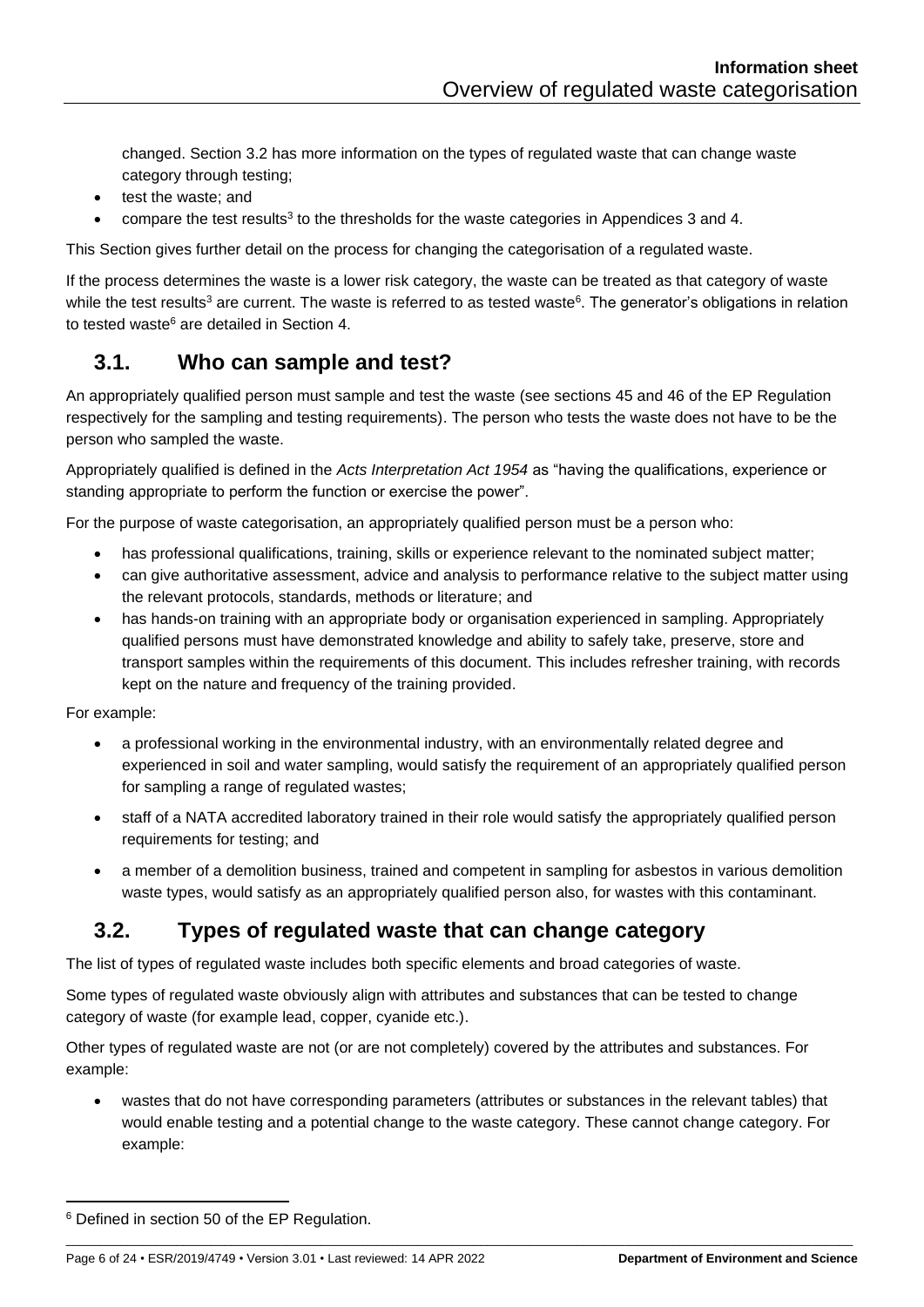- o item 49—pharmaceuticals, drugs and medicines;
- o item 60—tellurium and tellurium compounds;
- wastes that have limited corresponding parameters that do not cover all the type of regulated waste. Therefore the testing would only change the waste category if the other parameters are not present. For example:
	- o item 14—chromium compounds (hexavalent and trivalent) There are levels for hexavalent only. Therefore the default category applies if the chromium exists in the trivalent form; and
	- o item 35—material containing polychlorinated biphenyls (PCBs), polychlorinated napthalenes (PCNs), polychlorinated terphenyls (PCTs) or polybrominated biphenyls (PBBs) There are levels for PCBs only. Therefore the default category applies if PCNs, PCTs or PBBs are present.

Similarly, for the broad categories of waste there are:

- wastes that do not have corresponding parameters that would enable testing and a potential change to the waste category; and
- wastes that have corresponding parameters that may or may not be representative of the potential impact of the type of regulated waste. Testing and a potential change to the waste category would be appropriate where the corresponding parameters are representative of the potential impact. Otherwise it will not be appropriate and the waste will retain the default category.

The following types of regulated waste are considered to be within these two classifications:

#### **1 Wastes that do not have corresponding parameters—testing and waste categorisation do not apply**

| Item | <b>Type</b>                                                                                            | Category       |
|------|--------------------------------------------------------------------------------------------------------|----------------|
| 2    | animal effluent and residues, including abattoir effluent and poultry and fish processing wastes       | 2              |
| 10   | biosecurity waste <sup>7</sup>                                                                         |                |
| 15   | clinical and related waste                                                                             | 1              |
| 19   | encapsulated, chemically-fixed, solidified or polymerised wastes                                       | $\overline{2}$ |
| 22   | fire debris and fire washwaters                                                                        |                |
| 24   | fly ash                                                                                                | 1              |
| 25   | food processing waste (other than liquid food processing waste)                                        | 2              |
| 26   | grease trap waste                                                                                      | $\overline{2}$ |
| 33   | lead acid batteries (intact)                                                                           | $\overline{2}$ |
| 34   | liquid food processing waste                                                                           | $\overline{2}$ |
| 45   | oxidising agents                                                                                       | 1              |
| 49   | pharmaceuticals, drugs and medicines                                                                   | 1              |
| 56   | sewage sludge and residues, including nightsoil and septic tank sludge                                 | $\overline{2}$ |
| 63   | tyres                                                                                                  | $\overline{2}$ |
| 65   | vegetable oils                                                                                         | $\overline{2}$ |
| 66   | waste containing peroxides other than hydrogen peroxide                                                | 2              |
| 69   | waste from the manufacture, formulation or use of biocides or phytopharmaceuticals                     | 1              |
| 75   | waste from the manufacture or preparation of <i>pharmaceutical products</i>                            | 1              |
| 76   | waste of an explosive nature, other than an explosive within the meaning of the Explosives Act<br>1999 |                |

<sup>7</sup> Biosecurity waste was item 53 quarantine waste in the Environmental Protection Regulation 2008.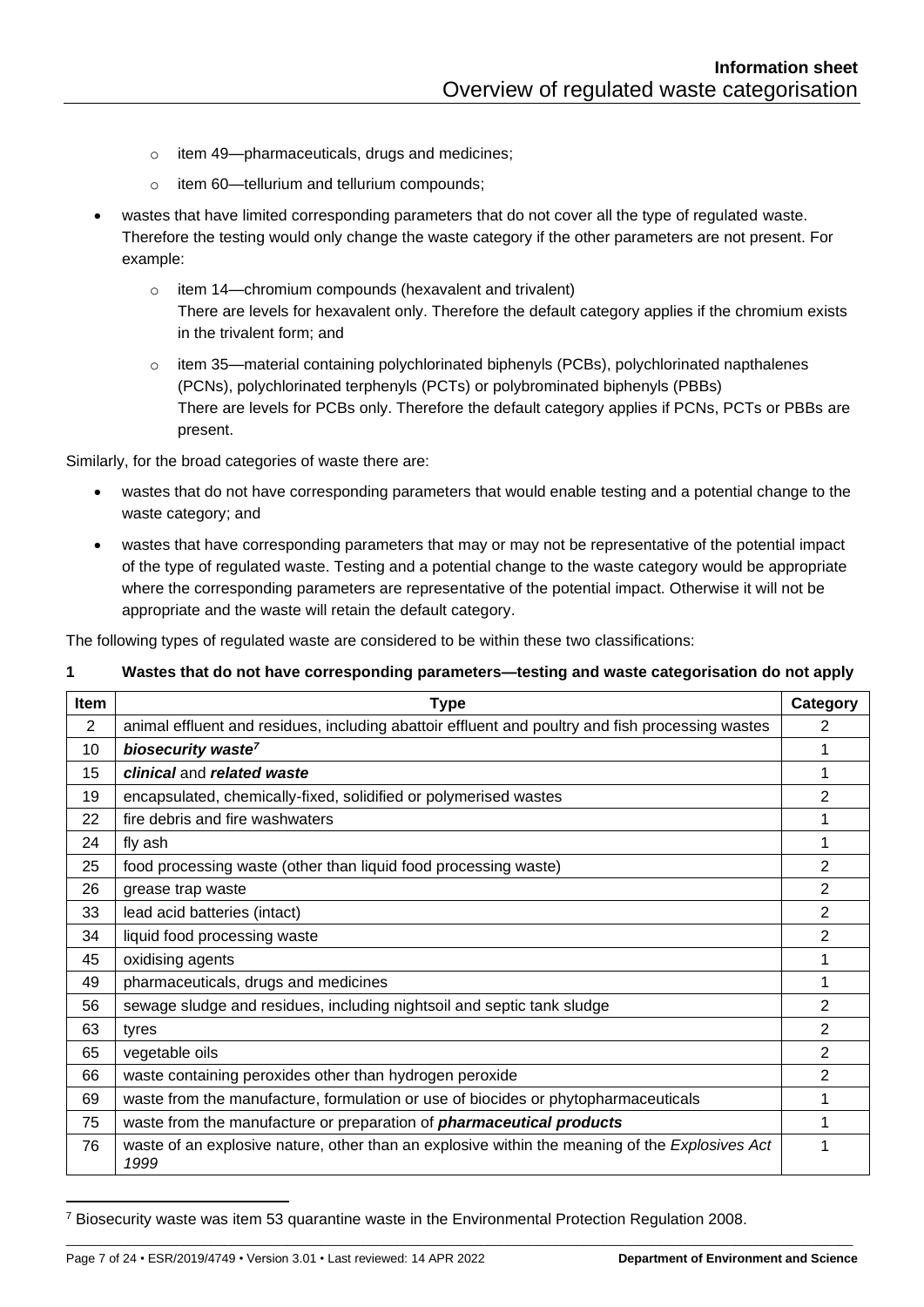Item 19 Encapsulated, chemically-fixed, solidified or polymerised wastes is default category 2 regulated waste. This waste is generated when regulated waste that is not suitable for disposal is processed to reduce the leachability of the waste so it is suitable for disposal. Once appropriately treated, the waste will continue to be classified as item 19 encapsulated, chemically-fixed, solidified or polymerised wastes.

However, most of the types of waste being immobilised would be category 1 regulated waste because of the elements present (e.g. antimony, arsenic, barium, beryllium, boron, cadmium etc.). This issue is dealt with in Section [3.3.](#page-7-0)

#### **2 Wastes that sometimes will be considered to have corresponding parameters**

| Item            | <b>Type</b>                                                                                                                                                                                           | Category       |
|-----------------|-------------------------------------------------------------------------------------------------------------------------------------------------------------------------------------------------------|----------------|
| 12 <sup>2</sup> | chemical waste arising from a research and development or teaching activity, including new or<br>unidentified material and material whose effects on human health or the environment are not<br>known |                |
| 21              | filter cake, other than filter cake waste generated from the treatment of raw water for the<br>supply of drinking water                                                                               |                |
| 54              | residues from <i>industrial waste</i> treatment or disposal operations                                                                                                                                |                |
| 58              | tannery wastes, including leather dust, ash, sludges and flours                                                                                                                                       |                |
| 67              | waste from a heat treatment or tempering operation that uses cyanides                                                                                                                                 |                |
| 68              | waste from surface treatment of metals or plastics                                                                                                                                                    | 2              |
| 70              | waste from the manufacture, formulation or use of inks, dyes, pigments, paints, lacquers or<br>varnish                                                                                                | 2              |
| 71              | waste from the manufacture, formulation or use of organic solvents                                                                                                                                    |                |
| 72              | waste from the manufacture, formulation or use of photographic chemicals or processing<br>materials                                                                                                   | $\overline{2}$ |
| 73              | waste from the manufacture, formulation or use of resins, latex, plasticisers, glues or other<br>adhesives                                                                                            |                |
| 74              | waste from the manufacture, formulation or use of wood-preserving chemicals                                                                                                                           |                |

For example

**Item 12—**Chemical waste arising from a research and development or teaching activity, including new or unidentified material and material whose effects on human health or the environment are not known.

It is not possible to test and reclassify waste that includes "new or unidentified material and material whose effects on human health or the environment are not known". Therefore the default waste category cannot be changed in this circumstance.

Where the waste arises from a research and development or teaching activity and none of the waste is "new or unidentified material and material whose effects on human health or the environment are not known", then testing and reclassification of the waste can be done where there are relevant parameters for all the types of regulated waste present. While the waste could be tested, the lower quantities and the large number of parameters relevant for the waste may deter testing.

# <span id="page-7-0"></span>**3.3. Encapsulated, chemically-fixed, solidified or polymerised wastes**

For simplicity encapsulated, chemically-fixed, solidified or polymerised wastes will be referred to as immobilised waste in this Section.

The EP Regulation does not clearly state how the category 2 classification of immobilised waste interacts with the category 1 classification of the elements in the waste. This Section considers the issues with immobilised waste and how it can be classified.

There are no approved processes for immobilising waste. Nor are there standards setting out when a waste has been effectively immobilised. There are types of waste that could not be landfilled without immobilisation as they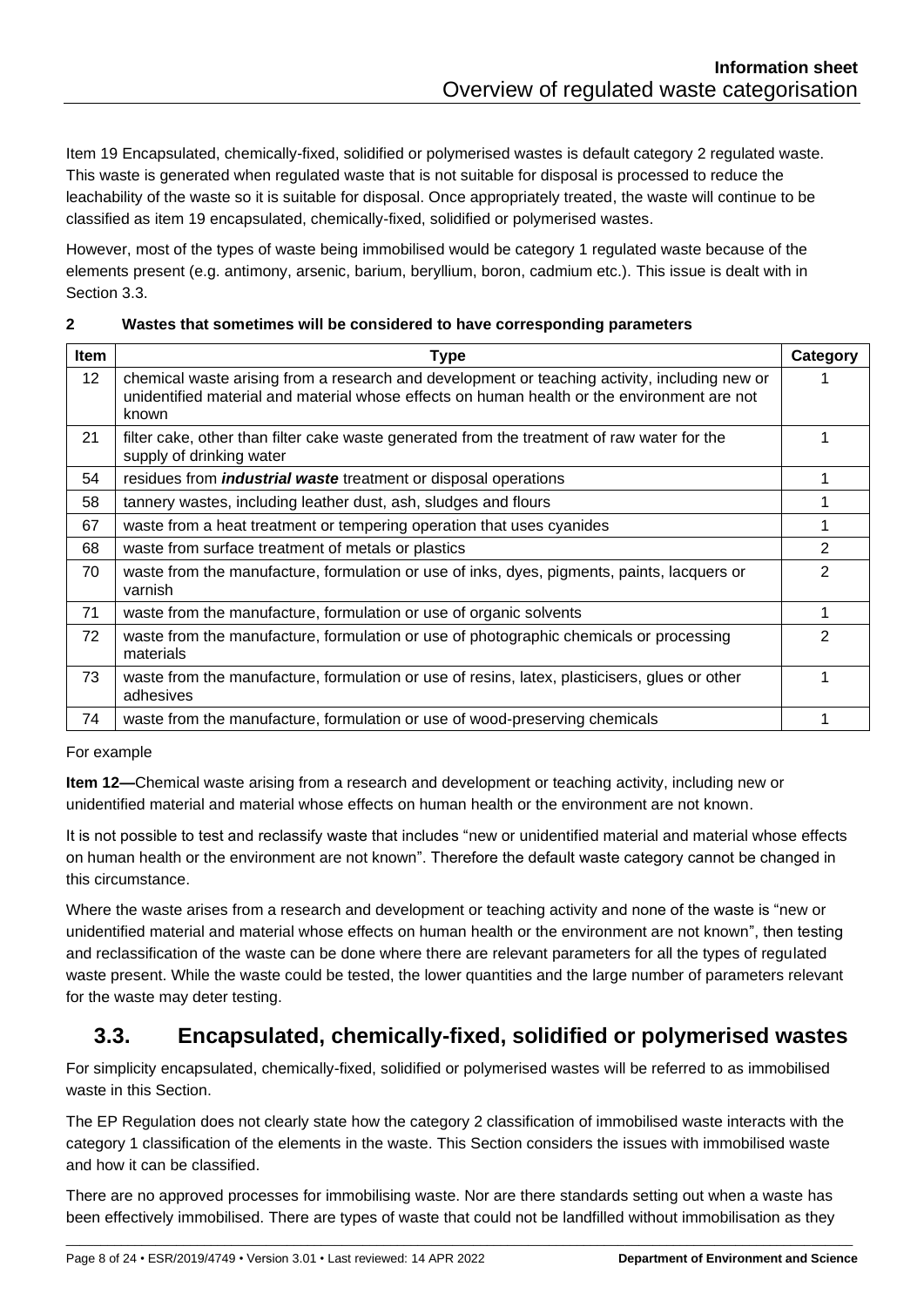would not meet the landfill's waste acceptance criteria. In addition liquid waste is not able to be accepted for disposal at a landfill. Liquid waste must be mixed with solid material so it can be landfilled. This does not make it solidified waste. Solidifying waste is a process for binding waste into a solid mass (e.g. mixing the waste with cement powder so the waste will set hard).

Immobilisation, especially for liquid waste, is more than just mixing the waste with other material. The Western Australian Department of Environment and Conservation's *Landfill waste classification and waste definitions 1996 (as amended December 2009)* definition of immobilisation captures the essence of what encapsulating, chemicallyfixing, solidifying or polymerising wastes represents. It defines immobilisation as the "process of fixing or locking up contaminants in a waste such as to render it suitable for long-term disposal".

Waste will be considered to be immobilised if the waste meets the relevant toxicity characteristic leaching procedure (TCLP) requirements of the landfill where the waste will be disposed. Waste that is considered immobilised is item 19 and is category 2 regulated waste. It cannot change to non-regulated waste by testing and it will not be considered to be the category for the specific elements it contains.

Liquid waste that has just been mixed with other material, rather than being solidified, would be considered:

- regulated waste based on the default categorisation or the testing of the liquid prior to mixing with other material if the other material is not regulated waste; or
- regulated waste based on both the categorisation of the liquid prior to mixing with other material and the categorisation of the other material if the other material is regulated waste.

#### <span id="page-8-0"></span>**3.4. What must be sampled and tested?**

The parameters for testing are in Appendix 3 for *solid waste* and Appendix 4 for *liquid waste*. The parameters listed include attributes (such as pH or the presence of asbestos, etc.) and substances (such as arsenic, copper, various pesticides etc.).

Categorisation of *solid waste* requires testing for total values (as dry weight) for each relevant hazard parameter. Leachability testing, using either the toxicity characteristic leaching procedure (TCLP), or the Australian standard leaching procedure (ALSP) or any other methodology, is not required for *solid waste* categorisation purposes under the EP Regulation.

While leachability is not considered for the waste categorisation, it may be needed for regulated waste going to landfill or another waste management facility to show that the waste meets the landfill's or other facility's waste acceptance criteria.

The waste characterisation process does not require sampling for all the attributes and substances listed in Appendices 3 and 4 (for *solid waste* and *liquid waste* respectively). Only the *relevant attributes* and *relevant substances* need to be sampled. These are attributes and substances that could reasonably be expected to be present in the waste giving regard to:

- the source, type and quality of materials involved in the generation of the waste; and
- the way in which the waste was generated.

For example, if a liquid waste comes from a business that dismantles used lead acid batteries, it would be appropriate to sample and test for pH and lead. It would not normally be relevant to sample and test for cyanide, petroleum products, polychlorinated biphenyls and pesticides.

It is not always clear when it is relevant to include a substance for testing. This is especially true for per- and polyfluoroalkyl substances (PFAS).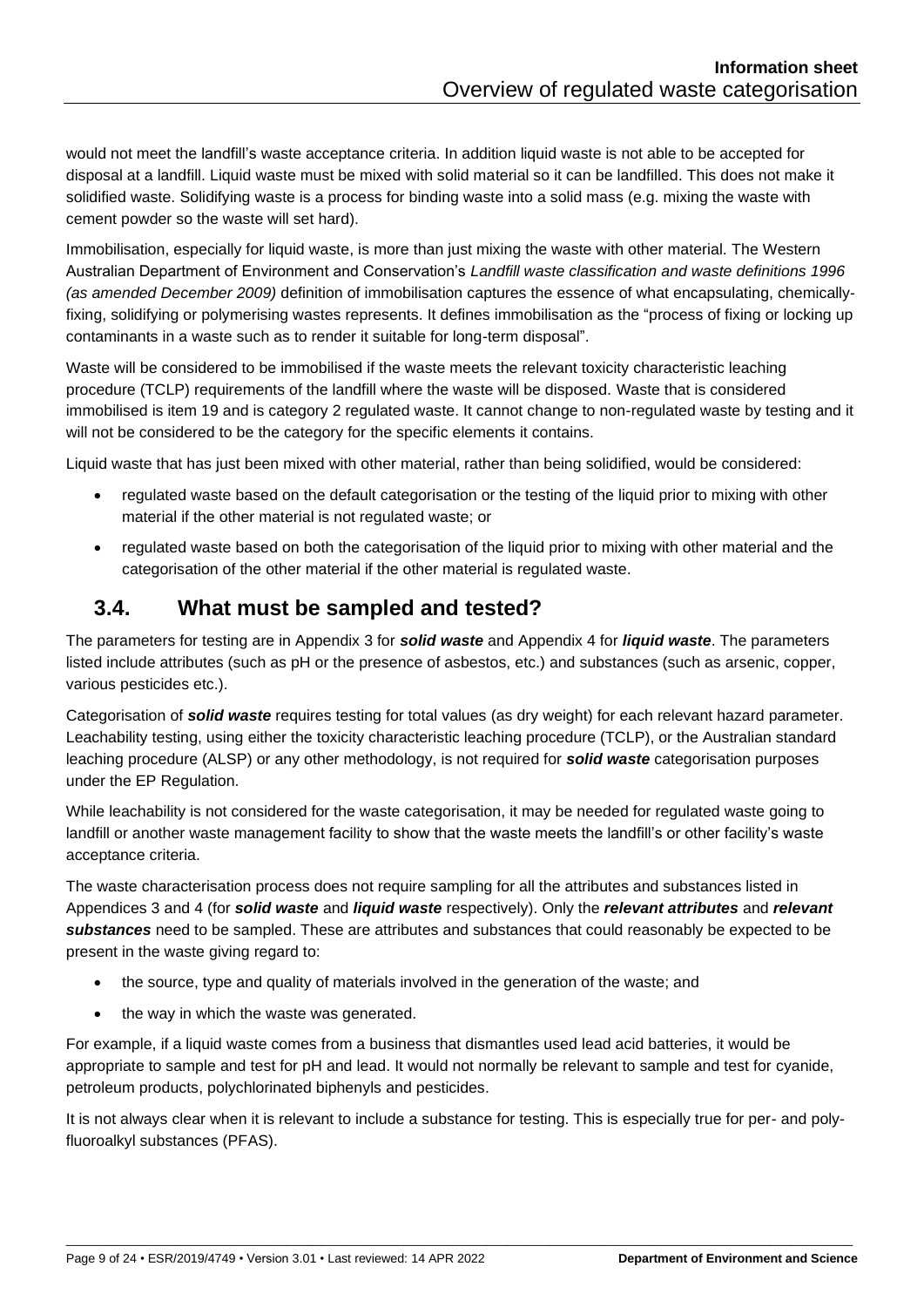#### PFAS

The PFAS National Environmental Management Plan lists many waste types in which PFAS has been found and activities that generate PFAS containing waste. It is also important to consider the way in which the waste was generated, for example, whether there was a known or suspected PFAS containing release, product, input or process used in its generation.

Management principles and guidance in the PFAS National Environmental Management Plan are to be considered if the waste contains PFAS to inform appropriate management.

As PFAS are a broad class of substances and laboratory standards are not available for every potential PFAS compound, testing must include standard analysis for easily identifiable PFAS and additional testing that shows presence/absence of other PFAS, namely the total oxidisable precursor assay (TOP assay) mentioned in the PFAS National Environmental Management Plan or an equivalently accurate detection method.

#### <span id="page-9-0"></span>**3.5. How is the waste to be sampled and tested?**

The appropriately qualified person must sample and test the waste under a protocol.

A protocol is defined in section 579B of the *Environmental Protection Act 1994* and describes a procedure that is to be followed in certain circumstances, such as a taking samples, performing analysis on samples and reporting of the results or interpretation of the analysis. The relevant protocol will be the first applicable existing protocol from the following list:

- 1. a protocol the department publishes and makes available for inspection by members of the public; or
- 2. a protocol issued by the Australian and New Zealand Environment Conservation Council before 1 January 2009 (if 1 does not apply); or
- 3. a protocol under an Australian Standard or joint Standards Australia and Standards New Zealand standard (if 1 and 2 do not apply); or
- 4. a protocol issued by a Ministerial Council established by the Council of Australian Governments (if 1, 2 and 3 do not apply); or
- 5. a protocol of an entity other than the department that the department publishes and makes available for inspection by members of the public (if 1, 2, 3 and 4 do not apply).

The department has not published a protocol when this information sheet was published. Nor has the department published a protocol of another entity. A protocol is under development and will be published on the department's website at<https://environment.des.qld.gov.au/waste/review-reg-waste.html>.

# **3.5.1.Sampling the waste**

<span id="page-9-1"></span>An appropriately qualified person must take samples of the waste under a protocol for each *relevant attribute* and *relevant substance*. The appropriately qualified person would design a sampling strategy that:

- identifies all the *relevant attributes* and *relevant substances* for the waste;
- ensures samples obtained faithfully represent the waste being categorised. It cannot be assumed that the waste is homogeneous and an appropriately qualified person undertaking the sampling must ensure that the sampling strategy is sufficient to account for:
	- $\circ$  the nature and quantities of any distinct liquid or solid layers in the waste material; and

\_\_\_\_\_\_\_\_\_\_\_\_\_\_\_\_\_\_\_\_\_\_\_\_\_\_\_\_\_\_\_\_\_\_\_\_\_\_\_\_\_\_\_\_\_\_\_\_\_\_\_\_\_\_\_\_\_\_\_\_\_\_\_\_\_\_\_\_\_\_\_\_\_\_\_\_\_\_\_\_\_\_\_\_\_\_\_\_\_\_\_\_\_\_\_\_\_\_\_\_\_\_\_\_\_\_\_\_\_\_\_\_\_\_

 $\circ$  the variability of the waste quality. If the samples will not be representative of the waste over time, testing must be undertaken for each waste load;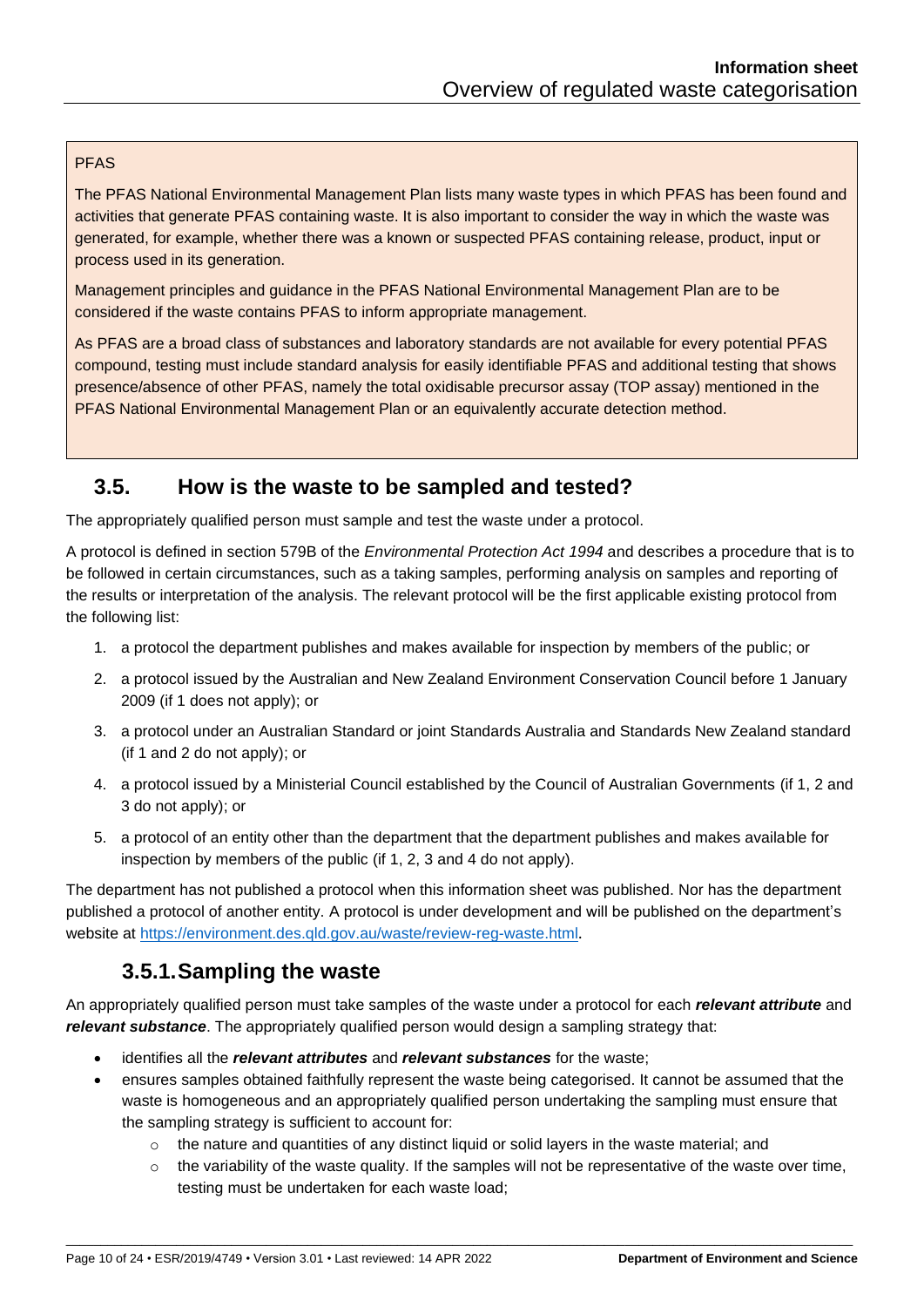- identifies the test method with a level of reporting appropriate for comparison with the threshold levels for the *relevant attributes* and *relevant substances* Note: Two relevant substances have a threshold level of zero. One is PFAS for solid and liquid waste. The other is persistent organic pollutant (other) (POP (other)) for liquid waste. These are discussed in Section [3.6.1;](#page-10-2)
- identifies the appropriate containers and preservation required by the laboratory that will be testing the samples (normally a NATA-accredited laboratory); and
- identifies whether in-situ testing will be included for pH and/or conductivity.

# **3.5.2.Testing the waste**

<span id="page-10-0"></span>An appropriately qualified person must test the waste samples under a protocol for each *relevant attribute* and *relevant substance*.

Only NATA-accredited laboratories should perform testing of waste samples, except under the following circumstances:

- a NATA-accredited laboratory is not available locally and the waste samples cannot be transported to a laboratory for testing within the holding time period required for the waste samples; or
- testing is for pH and/or conductivity, which are deemed suitable for in-situ testing.

In-situ testing must still be undertaken by an appropriately qualified person under a protocol.

Where testing is undertaken at a non-NATA accredited laboratory, the waste generator should request from the laboratory and keep a record of the following information:

- quality assurance documentation demonstrating the competence of the laboratory to undertake the tests, with respect to NATA requirements, required for each **relevant attribute** and **relevant substance** being tested; and
- a statement detailing any deviations from NATA requirements.

# <span id="page-10-1"></span>**3.6. Comparing the test results[3](#page-1-4) to the category threshold levels**

The appropriate waste category is determined by comparing each test result to the corresponding threshold level. The category will change to a lower risk category if the comparison results in a lower risk category for all the *relevant attributes* and *relevant substances*.

For *solid waste* the waste categorisation is the highest risk category of the comparison results for all the *relevant attributes* and *relevant substances* (see Section [3.6.2f](#page-11-0)or more information).

For *liquid waste* the waste categorisation will be the default categorisation if the comparison results do not all have a lower risk category for all the *relevant attributes* and *relevant substances* (see Section [3.6.3](#page-12-0) for more information).

The comparison is straightforward for most threshold levels. However, the *solid* and *liquid waste* threshold level for PFAS is zero (see item 35 in table 3b for *solid waste* and item 35 in table 4b for *liquid waste*). The liquid waste threshold for POP (other) is also zero (see item 36 in table 4b for *liquid waste*). Sectio[n 3.6.1](#page-10-2) examines how to compare results where the threshold level is zero.

# **3.6.1.Comparing test results[3](#page-1-4)when the threshold level is zero**

<span id="page-10-2"></span>The threshold level of zero for PFAS and POP (other) is taken to mean less than the level of reporting (LOR) limit provided:

\_\_\_\_\_\_\_\_\_\_\_\_\_\_\_\_\_\_\_\_\_\_\_\_\_\_\_\_\_\_\_\_\_\_\_\_\_\_\_\_\_\_\_\_\_\_\_\_\_\_\_\_\_\_\_\_\_\_\_\_\_\_\_\_\_\_\_\_\_\_\_\_\_\_\_\_\_\_\_\_\_\_\_\_\_\_\_\_\_\_\_\_\_\_\_\_\_\_\_\_\_\_\_\_\_\_\_\_\_\_\_\_\_\_

• the testing uses a NATA-accredited test method for that parameter; and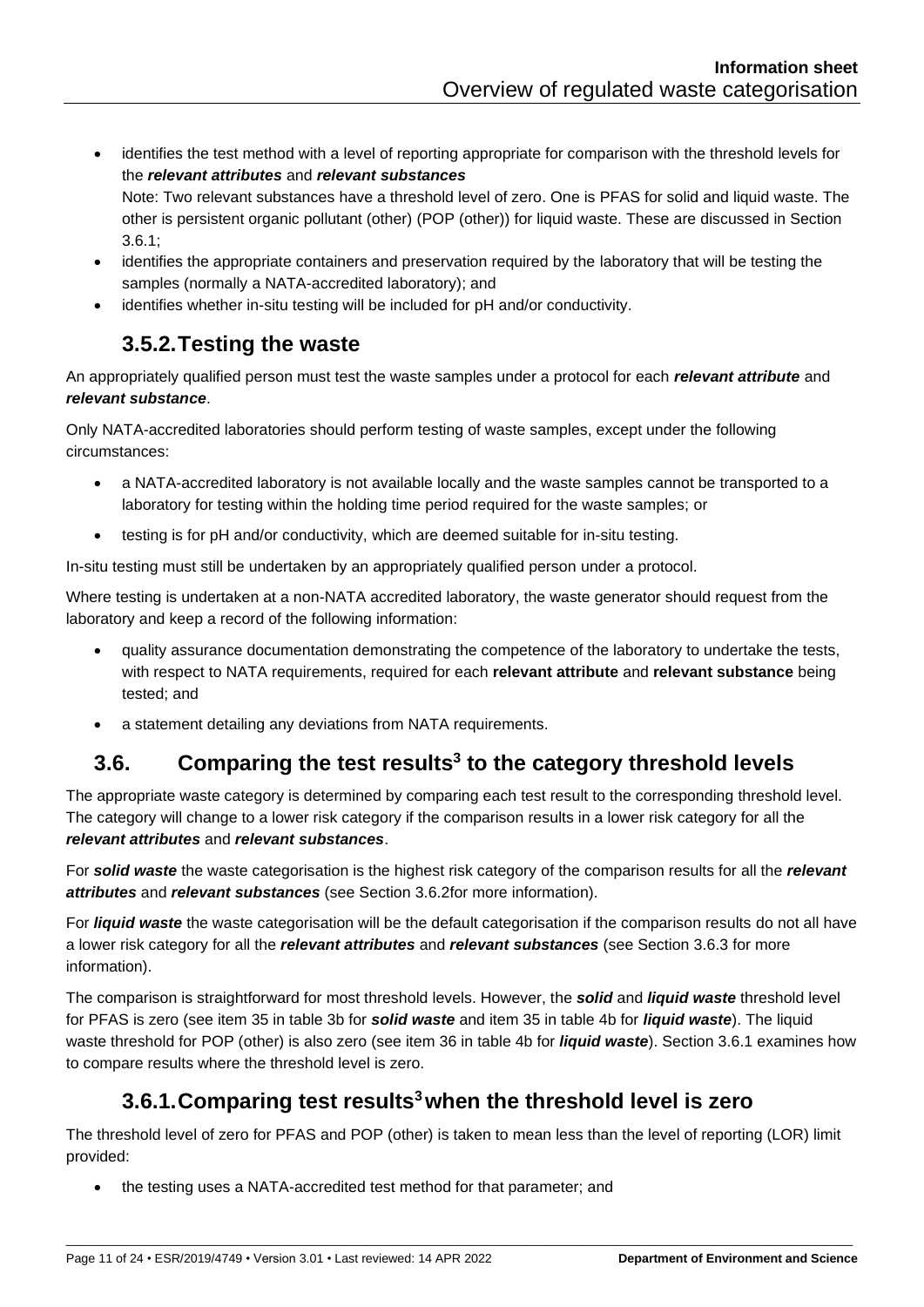• the test selected has an LOR that is the best achievable for that parameter (i.e. the most sensitive with the lowest LOR).

In these cases, where testing is undertaken and the result is below the LOR, this is taken to be zero.

Testing with a higher LOR is not acceptable when testing to change the waste categorisation. However, testing for a higher LOR can be used for other purposes—for example, to confirm that PFAS or POP (other) is present. If the waste is expected to contain greater than trace levels of a substance, then testing using a higher LOR is acceptable to show presence of the substance above zero but not absence of the substance. If testing at a higher LOR shows absence, additional testing to lowest trace LOR is necessary to confirm absence. If a NATA-accredited test method is not available, or does not faithfully indicate the presence or absence of the substance or class of substances, a quality assured method recognised in Queensland or national quidance must be used instead.

### **3.6.2.Comparing test results[3](#page-1-4) to the thresholds for solid waste**

<span id="page-11-0"></span>For *solid waste*, the test results<sup>[3](#page-1-4)</sup> for the *relevant attributes* and *relevant substances* (expressed as dry weight) are compared to the corresponding threshold values to determine the waste category (not regulated, category 1 or category 2 regulated waste). The waste category is the highest risk category of the comparison results for all the *relevant attributes* and *relevant substances*. The waste category will change to the lowest risk category if all of the te[s](#page-1-4)t results<sup>3</sup> meet the criteria for the lowest risk category.

| Default category | Category from testing for each parameter                                      | Applicable category with explanation                                                                                                                  |
|------------------|-------------------------------------------------------------------------------|-------------------------------------------------------------------------------------------------------------------------------------------------------|
| Category 1       | Parameter 1-Category 1<br>Parameter 2-Category 2<br>Parameter 3-Not regulated | Category 1-<br>No change as the highest risk category<br>for the test results is the same as the<br>default category                                  |
| Category 1       | Parameter 1-Category 2<br>Parameter 2-Not regulated                           | Category 2-<br>Change to category 2 as this is the<br>highest risk category for the test results<br>and is lower than the default category            |
| Category 1       | Parameter 1-Category 2<br>Parameter 2-Category 2                              | Category 2-<br>Change to category 2 as this is the<br>highest risk category for the test results<br>and is lower than the default category            |
| Category 1       | Parameter 1-Not regulated<br>Parameter 2-Not regulated                        | Not regulated-<br>Change to not regulated as all the test<br>results are for this lower risk category                                                 |
| Category 2       | Parameter 1-Category 1<br>Parameter 2-Category 2<br>Parameter 3-Not regulated | Category 1-<br>Change to category 1 as this is the<br>highest risk category for the test results<br>Note: this is higher than the default<br>category |
| Category 2       | Parameter 1-Category 2<br>Parameter 2-Not regulated                           | Category 2-<br>No change as the highest risk category<br>for the test results is the same as the<br>default category                                  |
| Category 2       | Parameter 1-Not regulated<br>Parameter 2-Not regulated                        | Not regulated-<br>Change to not regulated as all the test<br>results are for this lower risk category                                                 |

Examples for *solid waste* are included in the following table and in a worked example:

#### **Worked example**

Consider a *solid waste* containing cyanide. It would be regulated waste under items 7, 16 and 17 of Appendix 1.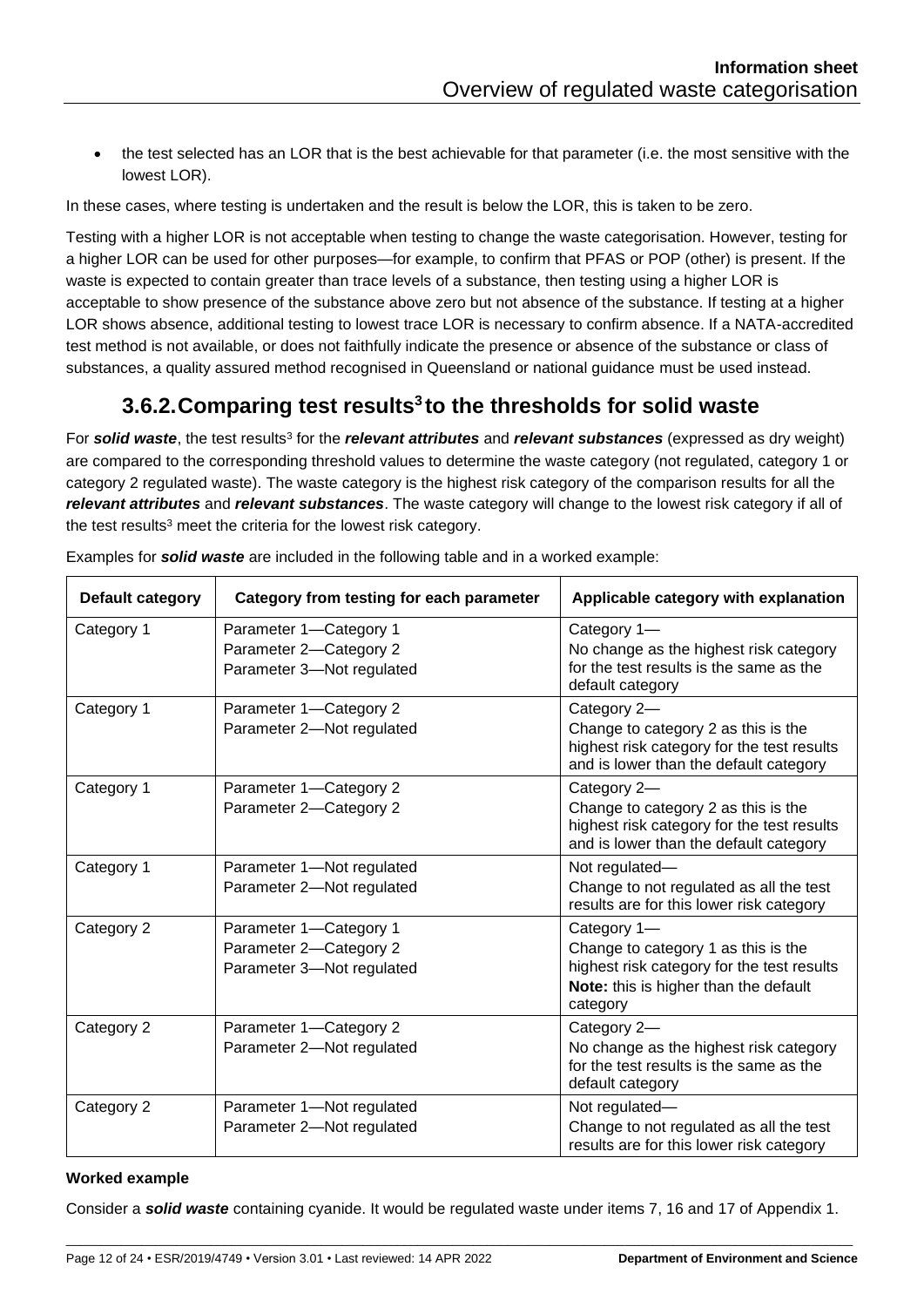| <b>Item</b> | Туре                                                         | Category |
|-------------|--------------------------------------------------------------|----------|
|             | basic (alkaline) solutions and bases (alkalis) in solid form |          |
| 17          | cyanides (inorganic)                                         |          |
| 18          | cyanides (organic)                                           |          |

As the waste types indicate both category 1 and category 2 for the waste, the default category with the highest risk applies. Therefore the waste is default category 1 regulated waste.

If the waste categorisation process was followed and the waste had a pH of 6.6 and 900mg/kg of cyanide, then these test results would be compared with the relevant portions of the tables in Appendix 3 (shown below).

| Item | <b>Attribute</b> | Not regulated      | <b>Category 2</b><br>regulated waste | <b>Category 1</b><br>regulated waste |
|------|------------------|--------------------|--------------------------------------|--------------------------------------|
|      | pH               | $6.5 - 9$          | $2 - 6.5$<br>or<br>$>9 - 12.5$       | $< 2$ or $> 12.5^8$                  |
|      |                  | <b>Test result</b> |                                      |                                      |

The pH test result indicates categorisation as not regulated.

| <b>Item</b> | <b>Substance</b> | Not regulated<br>(mg/kg) | <b>Category 2</b><br>regulated<br>waste <sup>13</sup> (mg/kg) | <b>Category 1</b><br>regulated waste<br>(mg/kg) |
|-------------|------------------|--------------------------|---------------------------------------------------------------|-------------------------------------------------|
|             | cvanide          | < 240                    | $240 - 960$                                                   | >960                                            |
|             |                  |                          | <b>Test result</b>                                            |                                                 |

The cyanide test result indicates categorisation as category 2 regulated waste.

As both categorisations are lower risk than the default categorisation, the categorisation changes. The highest risk category applies and the waste is category 2 regulated waste.

# **3.6.3.Comparing the test results[3](#page-1-4) to the thresholds for liquid waste**

<span id="page-12-0"></span>The process for changing the default categorisation for *liquid waste* is slightly different from the process for *solid waste*. For *solid waste* there are three sets of thresholds to compare test results<sup>[3](#page-1-4)</sup> against—category 1 regulated waste, category 2 regulated waste and not regulated. For *liquid waste* there are only two sets of thresholds to compare test result[s](#page-1-4)<sup>3</sup> against—the default category and not regulated. This means that *liquid waste* can change classification to "not regulated" or remain as the default category. It cannot change from category 1 to category 2 regulated waste or from category 2 to category 1 regulated waste. Therefore, the waste category only changes if all of the te[s](#page-1-4)t results<sup>3</sup> indicate the not regulated category is applicable.

| <b>Default category</b> | Category from testing for each parameter                  | Applicable category with explanation                                                                          |
|-------------------------|-----------------------------------------------------------|---------------------------------------------------------------------------------------------------------------|
| Category 1              | Parameter 1-Default category<br>Parameter 2-Not regulated | Category 1-<br>No change as the default category is the<br>highest risk category for the parameters<br>tested |
| Category 1              | Parameter 1-Not regulated<br>Parameter 2-Not regulated    | Not regulated-<br>Change to not regulated as all the test<br>results meet the not regulated category          |
| Category 2              | Parameter 1—Default category<br>Parameter 2-Not regulated | Category 2-<br>No change as the default category is the<br>highest risk category for the parameters<br>tested |

\_\_\_\_\_\_\_\_\_\_\_\_\_\_\_\_\_\_\_\_\_\_\_\_\_\_\_\_\_\_\_\_\_\_\_\_\_\_\_\_\_\_\_\_\_\_\_\_\_\_\_\_\_\_\_\_\_\_\_\_\_\_\_\_\_\_\_\_\_\_\_\_\_\_\_\_\_\_\_\_\_\_\_\_\_\_\_\_\_\_\_\_\_\_\_\_\_\_\_\_\_\_\_\_\_\_\_\_\_\_\_\_\_\_

Examples for *liquid waste* are included in the following table and in a worked example:

<sup>8</sup> From section 43(2)(b)(i) of the EP Regulation.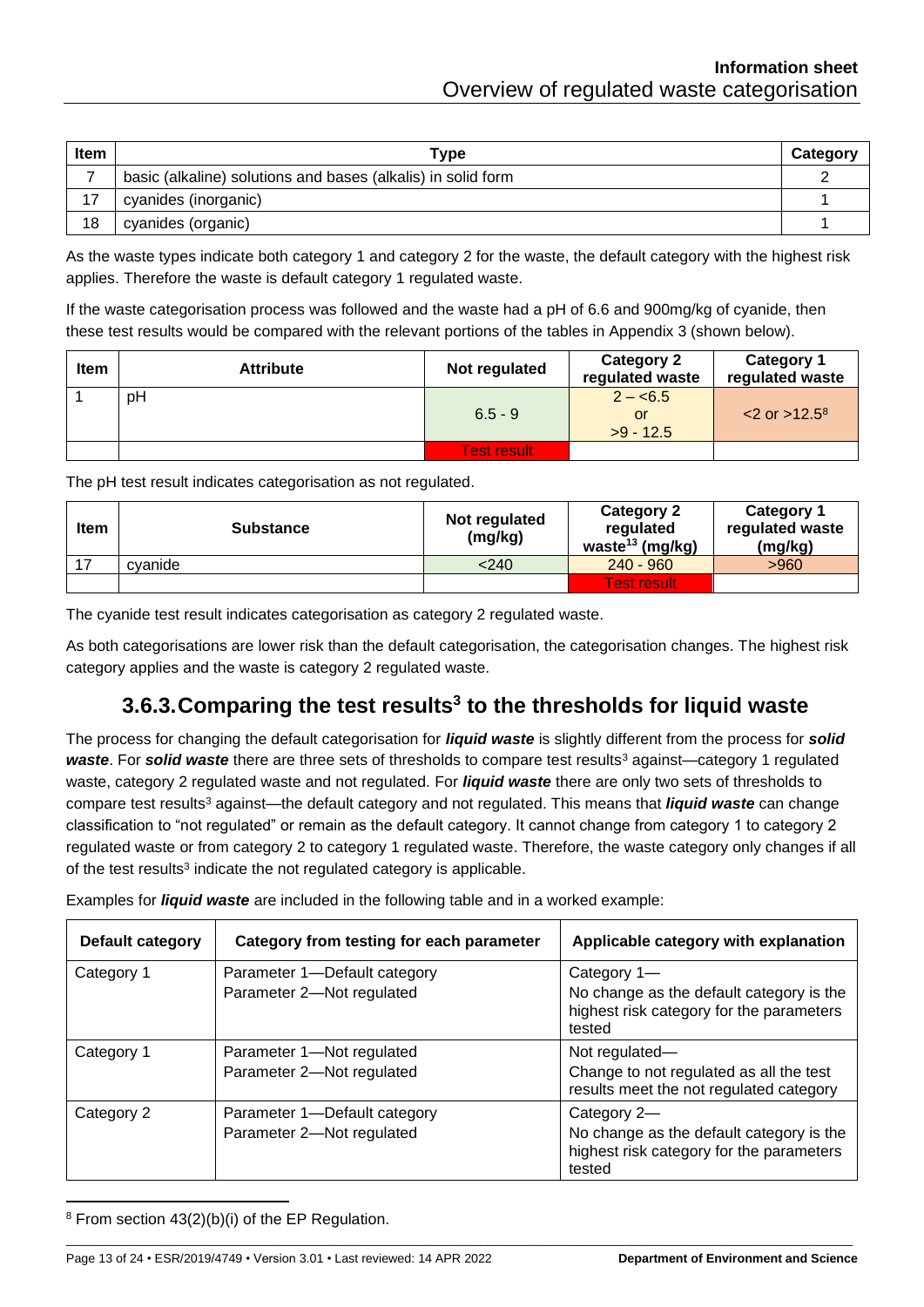| Default category | Category from testing for each parameter | Applicable category with explanation                                               |
|------------------|------------------------------------------|------------------------------------------------------------------------------------|
| Category 2       | Parameter 1-Not regulated                | Not regulated-                                                                     |
|                  | Parameter 2-Not regulated                | Change to not regulated as all the test<br>results meet the not regulated category |

#### **Worked example**

Consider a *liquid waste* containing cyanide. It would be regulated waste under items 7, 16 and 17 of Appendix 1.

| Item | Type                                                         | Category |
|------|--------------------------------------------------------------|----------|
|      | basic (alkaline) solutions and bases (alkalis) in solid form |          |
| 17   | cyanides (inorganic)                                         |          |
| 18   | cyanides (organic)                                           |          |

As the waste types indicate both category 1 and category 2 for the waste, the default category with the highest risk applies. Therefore, the waste is default category 1 regulated waste.

If the waste categorisation process was followed and the waste had a pH of 6.6 and 90µg/L of cyanide, then these test results would be compared with the relevant portions of the tables in Appendix 4 (shown below).

| <b>Item</b> | <b>Attribute</b> | Not regulated      | <b>Regulated (default</b><br>category applies -<br>see Table 1) |
|-------------|------------------|--------------------|-----------------------------------------------------------------|
|             | pH               | $6.5 - 10.5$       | $< 6.5$ or $> 10.5$                                             |
|             |                  | <b>Test result</b> |                                                                 |

The pH test result indicates categorisation as not regulated.

| <b>Item</b> | <b>Substance</b> | Not regulated<br>$(\mu g/L)$ | Regulated (µg/L)<br><b>Default category</b><br>applies |
|-------------|------------------|------------------------------|--------------------------------------------------------|
| 17          | cvanide          | < 70                         | $\geq 70$                                              |
|             |                  |                              | <b>Test result</b>                                     |

The cyanide test result indicates the default categorisation still applies.

The categorisation would only change to not regulated if all the test results showed a risk category of not regulated. As this is not the case, the waste keeps the default categorisation of category 1 regulated waste.

#### <span id="page-13-0"></span>**4. What happens if the waste changes category?**

If the waste changes category, the waste is referred to as tested waste<sup>6</sup>[.](#page-5-2) While testing results remain valid, the waste can be transported and processed or disposed of under the EP Regulation as the category of waste it became through the testing process.

However, the waste classification does not affect requirements for transport of waste to or from other States and Territories and waste requirements under other Queensland legislation<sup>9</sup>. For example, dangerous goods requirements; or the requirements for transportation of waste interstate do not change because of a change to the waste classification under the EP Regulation. :

This Section outlines how long waste testing results remain valid, when earlier retesting can be required and what the notification, reporting and record keeping requirements are for tested waste $6$ .

<sup>9</sup> From 1 July 2019, a waste levy is payable under the *Waste Reduction and Recycling Act 2011*. The levy is payable by operators of waste facilities for the waste they dispose of at their landfill. The rate of levy payable varies depending on the waste classification.

Page 14 of 24 • ESR/2019/4749 • Version 3.01 • Last reviewed: 14 APR 2022 **Department of Environment and Science**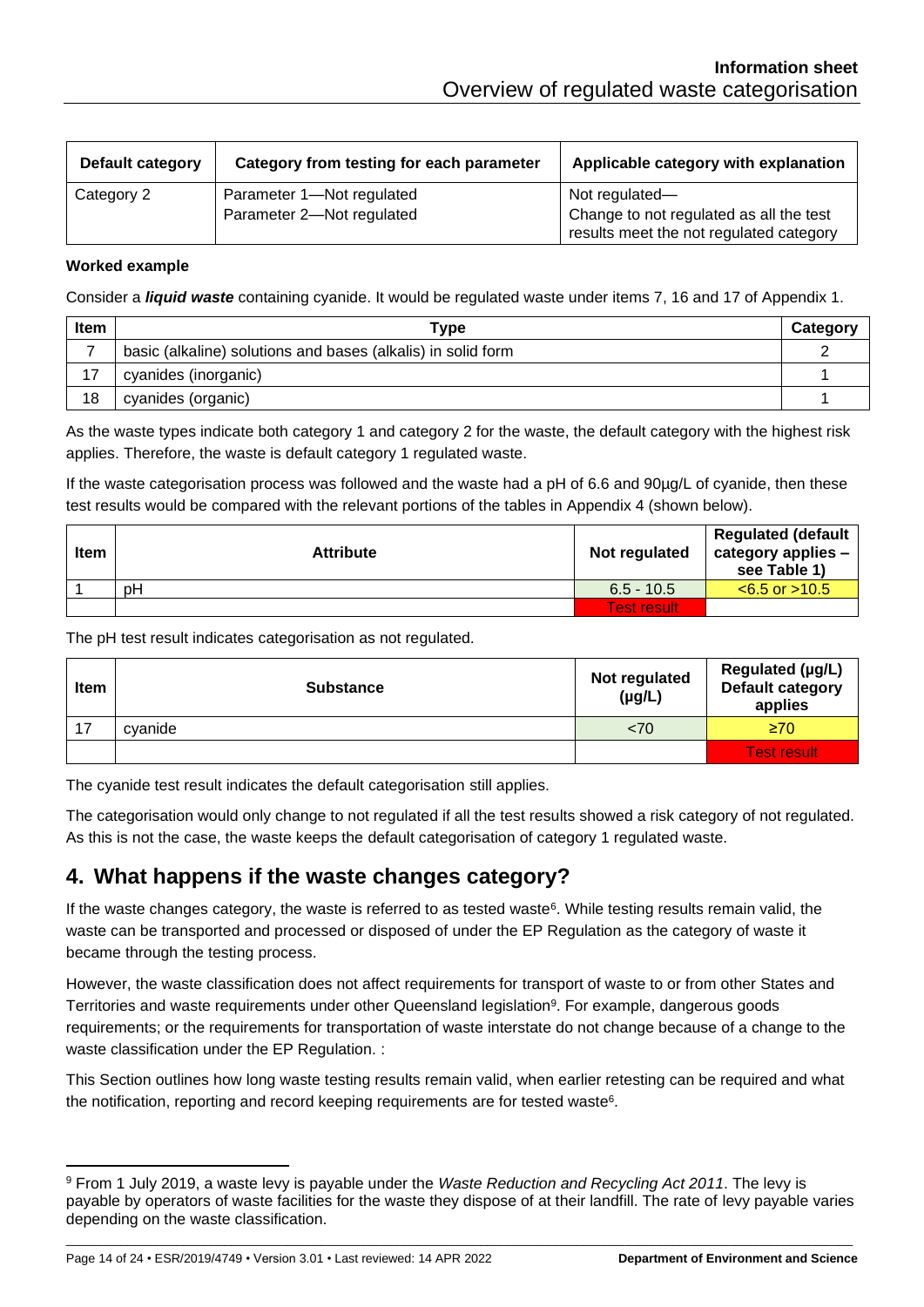# <span id="page-14-0"></span>**4.1. How long are test results[3](#page-1-4) current?**

Under section 48 of the EP Regulation, the results of waste testing for wastes that are generated from the same processes and input materials are valid for a period of three months from the testing report date. In this situation the te[s](#page-1-4)t results<sup>3</sup> will remain current and can be used for all further waste loads that are generated in that period. This approach reduces the number of ongoing waste tests required and the associated costs to waste generators in circumstances where the quality of each waste load is not expected to change.

However, if a change occurs in the process or materials used to produce the waste and the change could be reasonably expected to change the quality of the waste generated, the test results<sup>[3](#page-1-4)</sup> will cease to be current and the waste must be retested (section 48 of the EP Regulation). If the retest shows the default category still does not apply, then the results of the retest become the current test results<sup>[3](#page-1-4)</sup>.

Waste testing results will also cease to be current if a request is made to retest the waste by an authorised person under section 47 of the EP Regulation. If the retest shows the default category still does not apply, then the results of the retest become the current test results<sup>[3](#page-1-4)</sup>.

For wastes that are not generated from the same processes or input materials, or that are expected to be of variable quality, testing must be undertaken for each waste load.

# <span id="page-14-3"></span><span id="page-14-1"></span>**4.2. What records must be kept?**

A generator<sup>10</sup> of tested waste<sup>[6](#page-5-2)</sup> is required to keep records of all loads of tested waste<sup>6</sup> that are transported to a receiver[10](#page-14-3). The record must include the *prescribed information*[10](#page-14-3) in Section [4.3,](#page-14-2) be in the approved form and be kept by the generator for at least 5 years (see section 52 of the EP Regulation).

A copy of the records must also be given to the receiver<sup>[10](#page-14-3)</sup> on, or prior to, delivery of a load of waste. The receiver<sup>10</sup> is also required to keep a copy of the record in the approved form for 5 years (see section 53 of the EP Regulation).

The approved form *Record of tested waste* is available on the department's website at <https://environment.des.qld.gov.au/waste/review-reg-waste.html> (or at [www.qld.gov.au](http://www.qld.gov.au/) using the publication number ESR/2019/4862 as a search term).

# <span id="page-14-2"></span>**4.3. Prescribed information that must be provided**

Under section 50 of the EP Regulation, the **prescribed information**<sup>[10](#page-14-3)</sup> provided to a receiver<sup>10</sup> must include:

- whether the load is *general waste* or regulated waste;
- if the load is regulated waste, whether it is category 1 or category 2 regulated waste; and
- the *current test results*[3](#page-1-4) for the waste.

The **current test result**<sup>3</sup> must include sufficient information for the receiving facility to make a critical evaluation of its contents. This must include the following for each *relevant attribute* and *relevant substance* (analyte):

- sample identification (e.g., description, location, sample number and unique laboratory number);
- date and time of sampling;
- identification of in situ measurements;
- reference to analytical method used;
- date of analysis;

\_\_\_\_\_\_\_\_\_\_\_\_\_\_\_\_\_\_\_\_\_\_\_\_\_\_\_\_\_\_\_\_\_\_\_\_\_\_\_\_\_\_\_\_\_\_\_\_\_\_\_\_\_\_\_\_\_\_\_\_\_\_\_\_\_\_\_\_\_\_\_\_\_\_\_\_\_\_\_\_\_\_\_\_\_\_\_\_\_\_\_\_\_\_\_\_\_\_\_\_\_\_\_\_\_\_\_\_\_\_\_\_\_\_ <sup>10</sup> G[e](#page-5-2)nerator of tested waste<sup>[6](#page-5-2)</sup>, receiver of tested waste<sup>6</sup> and prescribed information are defined in section 50 of the EP Regulation.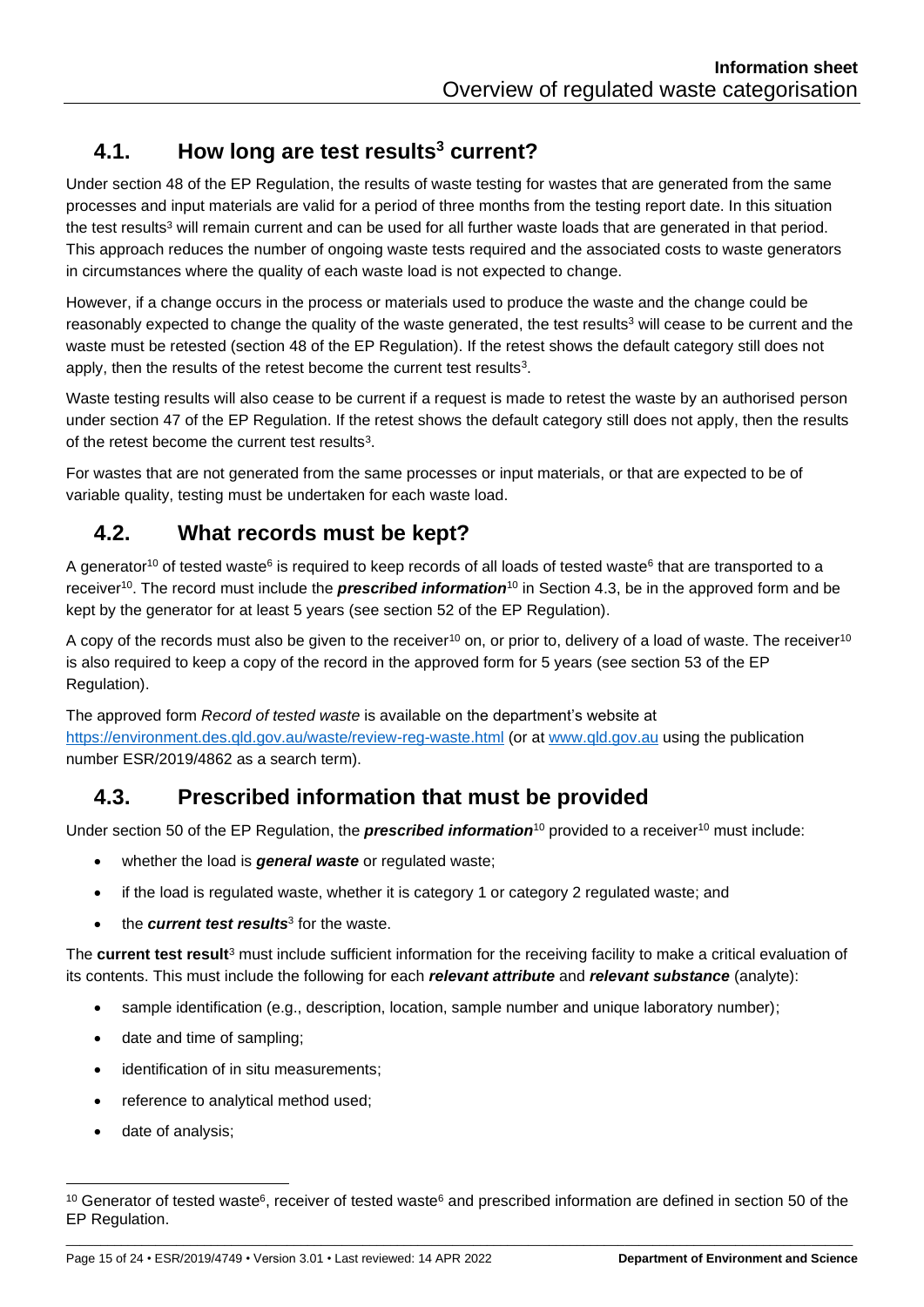- accurate description of the parameter(s);
- quality assurance assessment for the analysis; and
- results.

Results should be reported in units specified in the EP Regulation for each *relevant attribute* and *relevant substance*. The limit of reporting for each each *relevant attribute* and *relevant substance* should be quoted with the te[s](#page-1-4)t results<sup>3</sup>. Concentrations below the limit of reporting should be quoted as a 'less than' (<) relevant numerical value e.g. <0.1mg/kg.

A copy of the report and associated quality assurance documentation attesting to the reliability of the result provided by the testing laboratory that complies with NATA requirements will be considered sufficient information to meet this requirement.

If a receiver[10](#page-14-3) becomes aware of an omission or inaccuracy in the *prescribed information*[10](#page-14-3) about a load of tested wast[e](#page-5-2)<sup>[6](#page-5-2)</sup> they must notify the administering authority within 24 hours. Tested waste<sup>6</sup> is defined in section 50 of the EP Regulation as waste that has *current test results*[3](#page-1-4) .

The receiver<sup>[10](#page-14-3)</sup> is not expected to do a critical review of the test results for each waste load. They are, however, expected to notify the department if they become aware or have reason to believe that the information provided may not be correct. For example, through handling of the material it appears to behave or have characteristics that are not consistent the results that have been provided, they are obligated to notify the administering authority, who may investigate further.

The receiver<sup>[10](#page-14-3)</sup>, as the environmental authority holder, is also expected to comply with the environmental authority conditions such as the waste acceptance criteria. Compliance with the waste acceptance criteria would require an appropriate level of questioning to ensure confidence in whatever information is provided by the waste generator/transporter.

If the receiver<sup>[10](#page-14-3)</sup>, as the owner or operator of the landfill, asks a waste transporter for information about the type and amount of waste being delivered, it is an offence under section 113(2)(c) of the EP Regulation for the waste transporter to not give the information.

If the waste transporter does not provide the requested information, or is not willing or able to provide information that gives the receiver<sup>[10](#page-14-3)</sup> confidence that it actually is the category of waste claimed and/or can be disposed of at the landfill, the receiver<sup>[10](#page-14-3)</sup> would not be obliged to take the waste (and should not take the waste if not satisfied it meets the waste acceptance criteria).

# <span id="page-15-0"></span>**5. Offences**

There are various offences in the waste categorisation provisions:

- in section 49 relating to interfering with the sampling or testing or otherwise jeopardising the accuracy of test results<sup>[3](#page-1-4)</sup> for waste;
- in section 51 relating to notification and reporting changes in waste categorisation;
- in section 52 relating to records the waste generator must keep; and
- in section 53 relating to records the waste receiver<sup>[10](#page-14-3)</sup> must keep and the requirement to notify the department on becoming aware of an omission or inaccuracy in the *prescribed information*[10](#page-14-3) for a load.

#### <span id="page-15-1"></span>**6. Further information**

A protocol for sampling and testing waste is being developed and when finalised will be available on the department's website at [https://environment.des.qld.gov.au/waste/review-reg-waste.html.](https://environment.des.qld.gov.au/waste/review-reg-waste.html) The approved form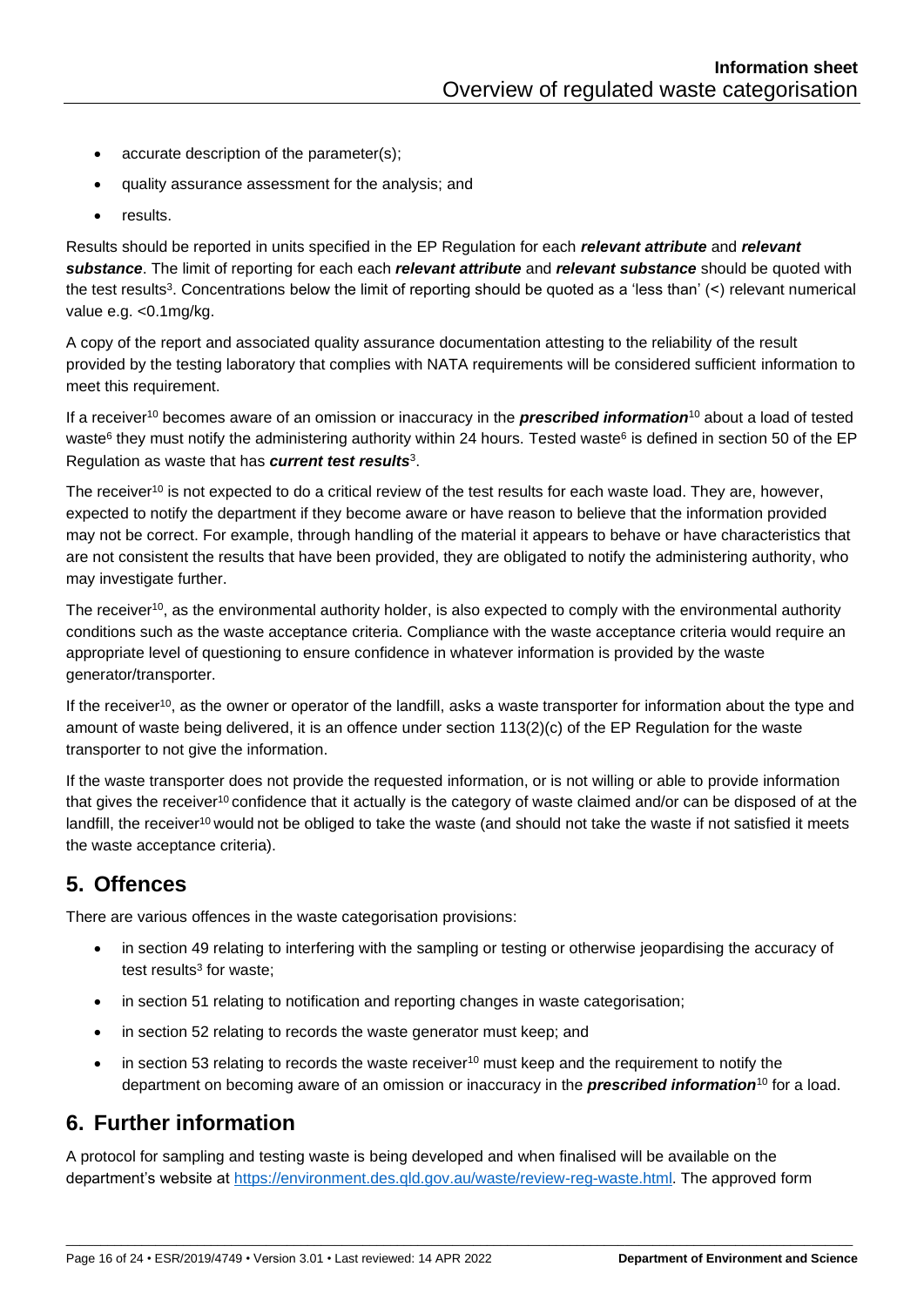*Record of tested waste* is available on the same webpage (or at www.qld.gov.au using the publication number ESR/2019/4862 as a search term).

If you have any further questions, please contact Permit and Licence Management on 1300 130 372 (option 4).

#### **Disclaimer**

While this document has been prepared with care it contains general information and does not profess to offer legal, professional or commercial advice. The Queensland Government accepts no liability for any external decisions or actions taken on the basis of this document. Persons external to the Department of Environment and Science should satisfy themselves independently and by consulting their own professional advisors before embarking on any proposed course of action.

#### **Approved: Enquiries:**

Date: 14 May 2021 **Permit and Licence Management** Phone: 13 QGOV (13 74 68) Email: **[palm@des.qld.gov.au](mailto:palm@ehp.qld.gov.au)**

#### **Version history**

| Version | Date published  | Comments                                                                                                                                                                                                                                                                                                                         |
|---------|-----------------|----------------------------------------------------------------------------------------------------------------------------------------------------------------------------------------------------------------------------------------------------------------------------------------------------------------------------------|
| 1.00    | 18 June 2019    | First published.                                                                                                                                                                                                                                                                                                                 |
| 2.00    | 18 October 2019 | Added Sections "Containers contaminated with waste", "Types of<br>regulated waste that can change category" and "Encapsulated,<br>chemically-fixed, solidified or polymerised wastes". Updated for the<br>change from the EP Regulation 2008 to the EP Regulation 2019.                                                          |
| 3.00    | 14 May 2021     | Added Section 2.2 "Biosecurity waste", added additional details about<br>appropriately qualified persons to Section 3.1, corrected the category 2<br>threshold for pH in Section 3.6.2 and Table 3a of Appendix 3 and<br>corrected the threshold for PFAS and persistent organic pollutant<br>(other) in Table 4b of Appendix 4. |
| 3.01    | 14 April 2022   | Facsimile number removed.                                                                                                                                                                                                                                                                                                        |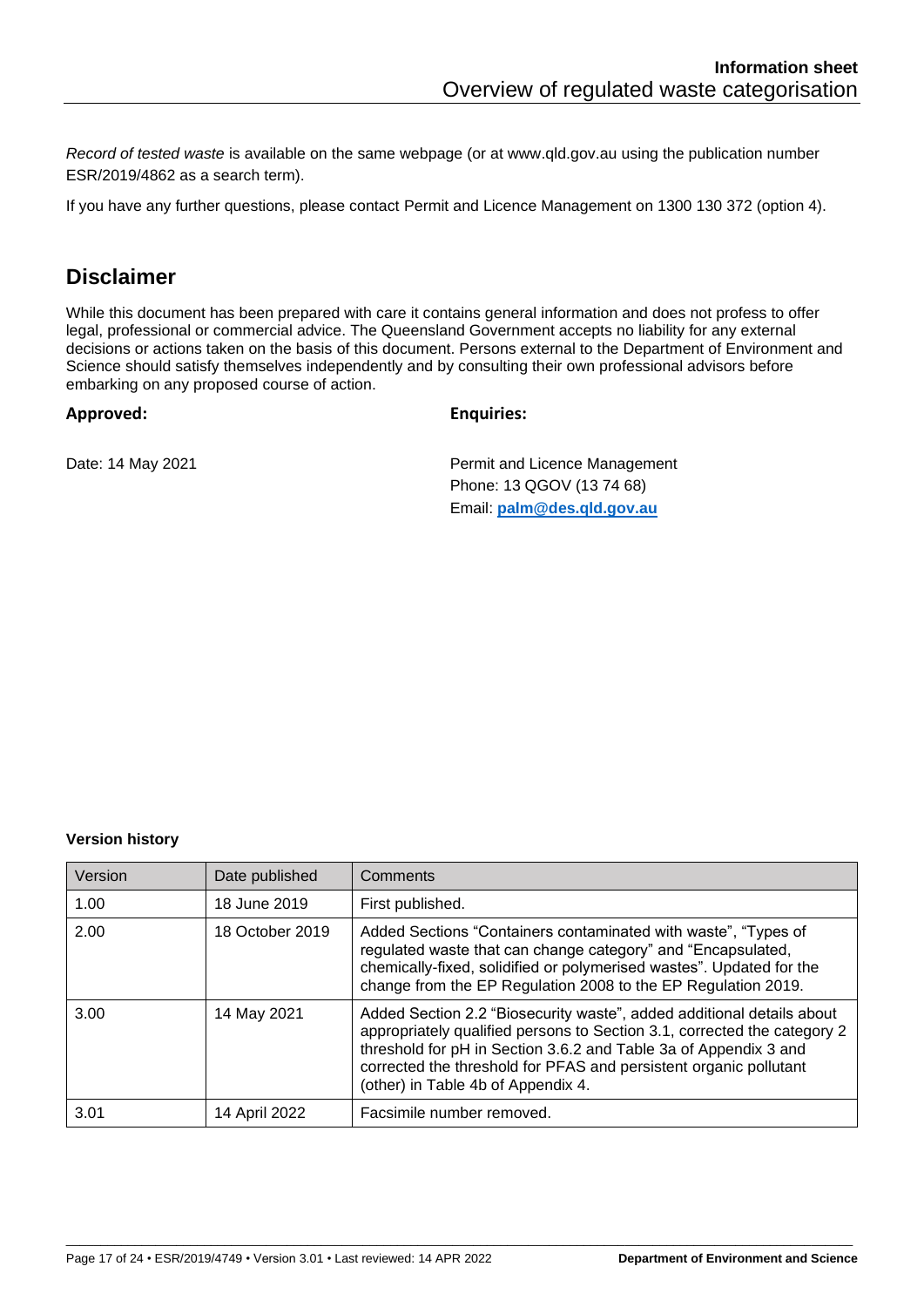# <span id="page-17-0"></span>**Appendix 1 Types of regulated waste and default waste categorisation**

#### **Table 1 – From Part 1 of Schedule 9 of the EP Regulation**

#### **Refer to the EP Regulation to confirm the information provided here**

| <b>Item</b> | <b>Type</b>                                                                                                                                                                                           | Category         |
|-------------|-------------------------------------------------------------------------------------------------------------------------------------------------------------------------------------------------------|------------------|
| 1           | acidic solutions and acids in solid form                                                                                                                                                              | $\overline{2}$   |
| 2           | animal effluent and residues, including abattoir effluent and poultry and fish processing<br>wastes                                                                                                   | 2                |
| 3           | antimony and antimony compounds                                                                                                                                                                       | 1                |
| 4           | arsenic and arsenic compounds                                                                                                                                                                         | 1                |
| 5           | asbestos                                                                                                                                                                                              | 2                |
| 6           | barium compounds, other than barium sulfate                                                                                                                                                           | 1                |
| 7           | basic (alkaline) solutions and bases (alkalis) in solid form                                                                                                                                          | $\overline{2}$   |
| 8           | beryllium and beryllium compounds                                                                                                                                                                     | 1                |
| 9           | boron compounds                                                                                                                                                                                       | 1                |
| 10          | biosecurity waste11                                                                                                                                                                                   | 1                |
| 11          | cadmium and cadmium compounds                                                                                                                                                                         | 1                |
| 12          | chemical waste arising from a research and development or teaching activity, including new or<br>unidentified material and material whose effects on human health or the environment are not<br>known | 1                |
| 13          | chlorates                                                                                                                                                                                             | 1                |
| 14          | chromium compounds (hexavalent and trivalent)                                                                                                                                                         | 1                |
| 15          | clinical and related waste                                                                                                                                                                            | 1                |
| 16          | copper compounds                                                                                                                                                                                      | 1                |
| 17          | cyanides (inorganic)                                                                                                                                                                                  | 1                |
| 18          | cyanides (organic)                                                                                                                                                                                    | 1                |
| 19          | encapsulated, chemically-fixed, solidified or polymerised wastes                                                                                                                                      | $\overline{2}$   |
| 20          | ethers                                                                                                                                                                                                | 1                |
| 21          | filter cake, other than filter cake waste generated from the treatment of raw water for the<br>supply of drinking water                                                                               | 1                |
| 22          | fire debris and fire washwaters                                                                                                                                                                       | 1                |
| 23          | fluorinated organic compounds (total)                                                                                                                                                                 | 1                |
| 24          | fly ash                                                                                                                                                                                               | 1                |
| 25          | food processing waste (other than liquid food processing waste)                                                                                                                                       | 2                |
| 26          | grease trap waste                                                                                                                                                                                     | $\overline{2}$   |
| 27          | halogenated organic solvents                                                                                                                                                                          | 1                |
| 28          | highly odorous organic chemicals, including mercaptans and acrylates                                                                                                                                  | 1                |
| 29          | inorganic fluorine compounds, other than calcium fluoride                                                                                                                                             | 1                |
| 30          | inorganic sulphides                                                                                                                                                                                   | $\boldsymbol{2}$ |
| 31          | isocyanate compounds                                                                                                                                                                                  | 1                |
| 32          | lead and lead compounds                                                                                                                                                                               | $\mathbf 1$      |
| 33          | lead acid batteries (intact)                                                                                                                                                                          | $\overline{2}$   |
| 34          | liquid food processing waste                                                                                                                                                                          | $\sqrt{2}$       |
| 35          | material containing polychlorinated biphenyls (PCBs), polychlorinated napthalenes (PCNs),<br>polychlorinated terphenyls (PCTs) or polybrominated biphenyls (PBBs)                                     | 1                |
| 36          | mercury and mercury compounds                                                                                                                                                                         | 1                |

Biosecurity waste was item 53 quarantine waste in the Environmental Protection Regulation 2008.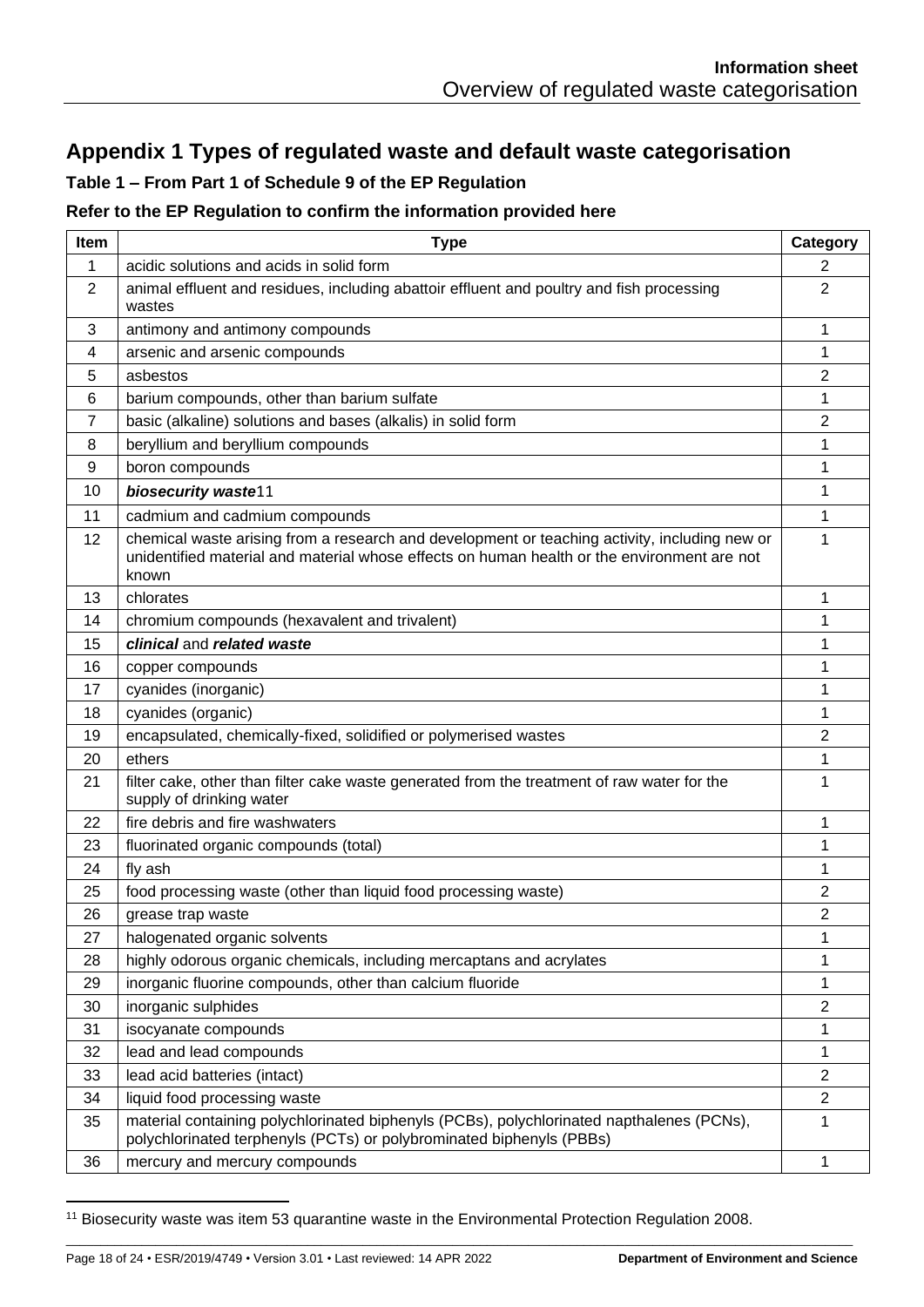| Item | <b>Type</b>                                                                                                                                             | Category       |
|------|---------------------------------------------------------------------------------------------------------------------------------------------------------|----------------|
| 37   | metal carbonyls                                                                                                                                         | 1              |
| 38   | mineral oils                                                                                                                                            | 2              |
| 39   | nickel compounds                                                                                                                                        | 1              |
| 40   | non-toxic salts, including, for example, saline effluent                                                                                                | $\overline{2}$ |
| 41   | oil and water mixtures or emulsions, or hydrocarbons and water mixtures or emulsions                                                                    | 2              |
| 42   | organic phosphorous compounds                                                                                                                           | 1              |
| 43   | organic solvents, other than halogenated solvents, including, for example, ethanol                                                                      | 1              |
| 44   | organohalogen compounds, other than another substance stated in this schedule                                                                           | 1              |
| 45   | oxidising agents                                                                                                                                        | 1              |
| 46   | per- and poly-fluoroalkyl substances                                                                                                                    | 1              |
| 47   | perchlorates                                                                                                                                            | 1              |
| 48   | pesticides, including organochlorine                                                                                                                    | 1              |
| 49   | pharmaceuticals, drugs and medicines                                                                                                                    | 1              |
| 50   | phenols and phenol compounds, including chlorophenols                                                                                                   | 1              |
| 51   | phosphorus compounds, other than mineral phosphates                                                                                                     | 2              |
| 52   | polychlorinated dibenzo-furan (any congener)                                                                                                            | 1              |
| 53   | polychlorinated dibenzo-p-dioxin (any congener)                                                                                                         | 1              |
| 54   | residues from <i>industrial waste</i> treatment or disposal operations                                                                                  | 1              |
| 55   | selenium and selenium compounds                                                                                                                         | 1              |
| 56   | sewage sludge and residues, including nightsoil and septic tank sludge                                                                                  | 2              |
| 57   | surface active agents (surfactants) containing principally organic constituents, whether or not<br>also containing metals and other inorganic materials | $\overline{2}$ |
| 58   | tannery wastes, including leather dust, ash, sludges and flours                                                                                         | 1              |
| 59   | tarry residues arising from refining, distillation or any pyrolytic treatment                                                                           | 1              |
| 60   | tellurium and tellurium compounds                                                                                                                       | 2              |
| 61   | thallium and thallium compounds                                                                                                                         | 2              |
| 62   | triethylamine catalysts for setting foundry sands                                                                                                       | 2              |
| 63   | tyres                                                                                                                                                   | 2              |
| 64   | vanadium compounds                                                                                                                                      | 2              |
| 65   | vegetable oils                                                                                                                                          | 2              |
| 66   | waste containing peroxides other than hydrogen peroxide                                                                                                 | $\overline{2}$ |
| 67   | waste from a heat treatment or tempering operation that uses cyanides                                                                                   | 1              |
| 68   | waste from surface treatment of metals or plastics                                                                                                      | $\overline{c}$ |
| 69   | waste from the manufacture, formulation or use of biocides or phytopharmaceuticals                                                                      | 1              |
| 70   | waste from the manufacture, formulation or use of inks, dyes, pigments, paints, lacquers or<br>varnish                                                  | $\overline{2}$ |
| 71   | waste from the manufacture, formulation or use of organic solvents                                                                                      | 1              |
| 72   | waste from the manufacture, formulation or use of photographic chemicals or processing<br>materials                                                     | 2              |
| 73   | waste from the manufacture, formulation or use of resins, latex, plasticisers, glues or other<br>adhesives                                              | 1              |
| 74   | waste from the manufacture, formulation or use of wood-preserving chemicals                                                                             | 1              |
| 75   | waste from the manufacture or preparation of <i>pharmaceutical products</i>                                                                             | 1              |
| 76   | waste of an explosive nature, other than an explosive within the meaning of the Explosives<br>Act 1999                                                  | 1              |
| 77   | wool scouring wastes                                                                                                                                    | $\overline{c}$ |
| 78   | zinc compounds                                                                                                                                          | 1              |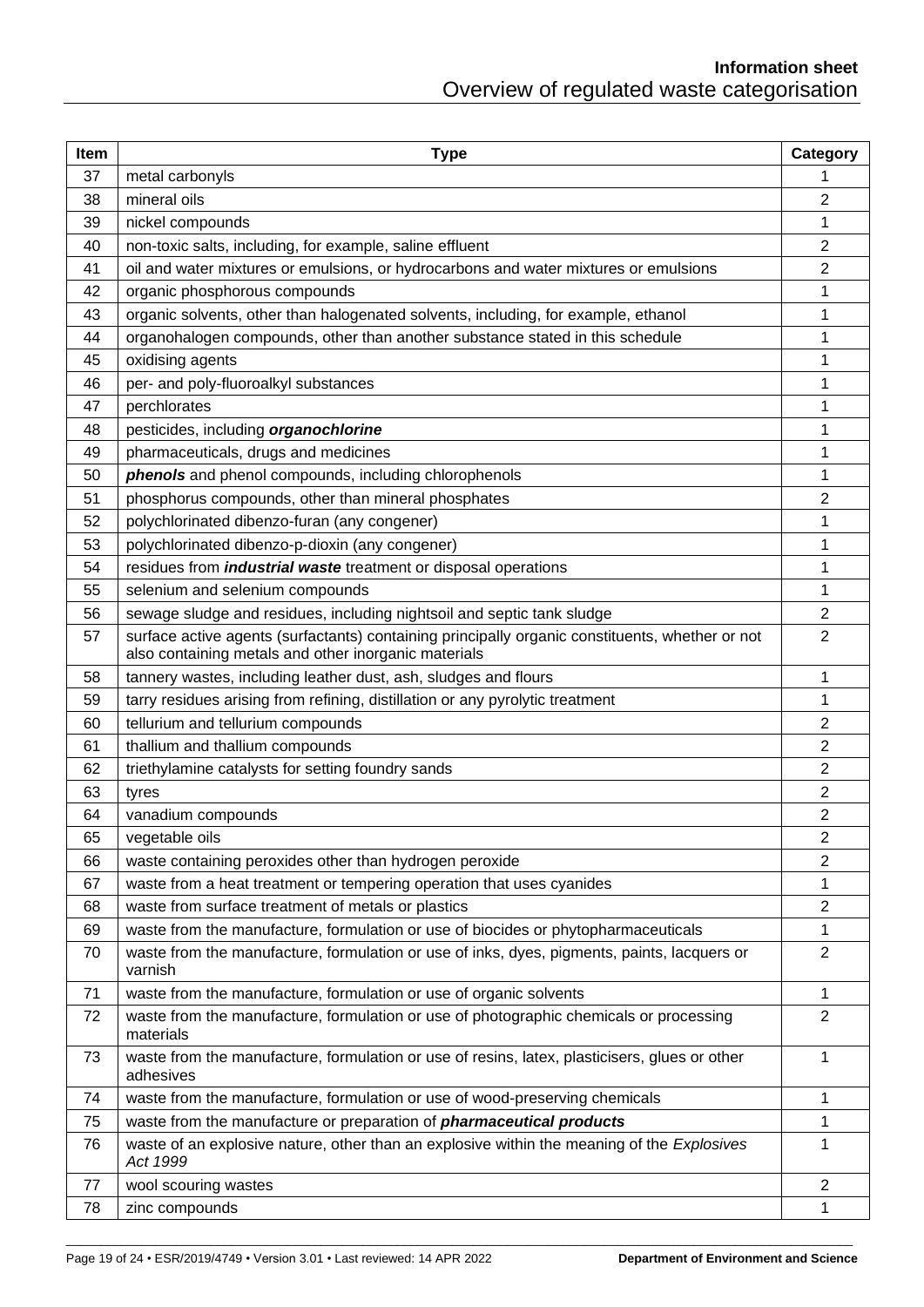# <span id="page-19-0"></span>**Appendix 2 Waste that is not regulated waste**

#### **Table 2 – From Schedule 9, Part 3, Division 1 of the EP Regulation**

#### **Refer to the EP Regulation to confirm the information provided here**

|                | Types of waste that are not regulated waste                                                                              |
|----------------|--------------------------------------------------------------------------------------------------------------------------|
| 1              | intact or partly disassembled televisions                                                                                |
| $\overline{2}$ | intact or partly disassembled electronic equipment designed to be used with a television                                 |
|                | Examples- video players, DVD players, games units, set-top boxes                                                         |
| 3              | intact or partly disassembled computers                                                                                  |
|                | Examples- desktop computers, notebook computers, laptop computers, tablets                                               |
| 4              | intact or partly disassembled equipment designed to be used with computers                                               |
|                | Examples— keyboards, mouses, hard drives, scanners, printers, multi-function devices, speakers,<br>web cameras           |
| 5              | intact or partly disassembled internal computer components                                                               |
|                | Examples— network or graphics cards, motherboards, optical drives                                                        |
| 6              | intact or partly disassembled automotive equipment                                                                       |
|                | Examples- vehicles, engines, transmissions, differentials                                                                |
| 7              | mobile phones                                                                                                            |
| 8              | mobile phone accessories                                                                                                 |
|                | Example- mobile phone chargers                                                                                           |
| 9              | batteries typically used in small electronic devices or handheld devices                                                 |
|                | Examples of handheld devices— mobile phones, digital cameras, keyboards, toys and torches                                |
| 10             | whitegoods                                                                                                               |
| 11             | treated timber, other than sawdust or shavings                                                                           |
| 12             | groundwater or treated groundwater necessarily or unavoidably brought to the surface of the earth as                     |
|                | part of an industrial process, if the groundwater-                                                                       |
|                | (a) has a pH of at least 6 but not more than 10.5; and<br>has an electrical conductivity of less than 15,000µS/cm<br>(b) |
| 13             | waste architectural and decorative paints collected, stored and transported in accordance with a                         |
|                | product stewardship, unless the paint-                                                                                   |
|                | is a bagged render<br>$\bullet$                                                                                          |
|                | is texture coating<br>$\bullet$                                                                                          |
|                | contains isocyanates<br>$\bullet$                                                                                        |
|                | is paint stripper                                                                                                        |
|                | is an industrial paint<br>is anti-fouling paint<br>$\bullet$                                                             |
| 14             | containers of waste architectural and decorative paints mentioned in item 13 that are collected, stored                  |
|                | and transported in accordance with a <b>product stewardship</b> , unless the paint is in a spray pack                    |
| 15             | tallow                                                                                                                   |
| 16             | treated clinical waste                                                                                                   |
| 17             | related waste that has been treated to render it non-infectious                                                          |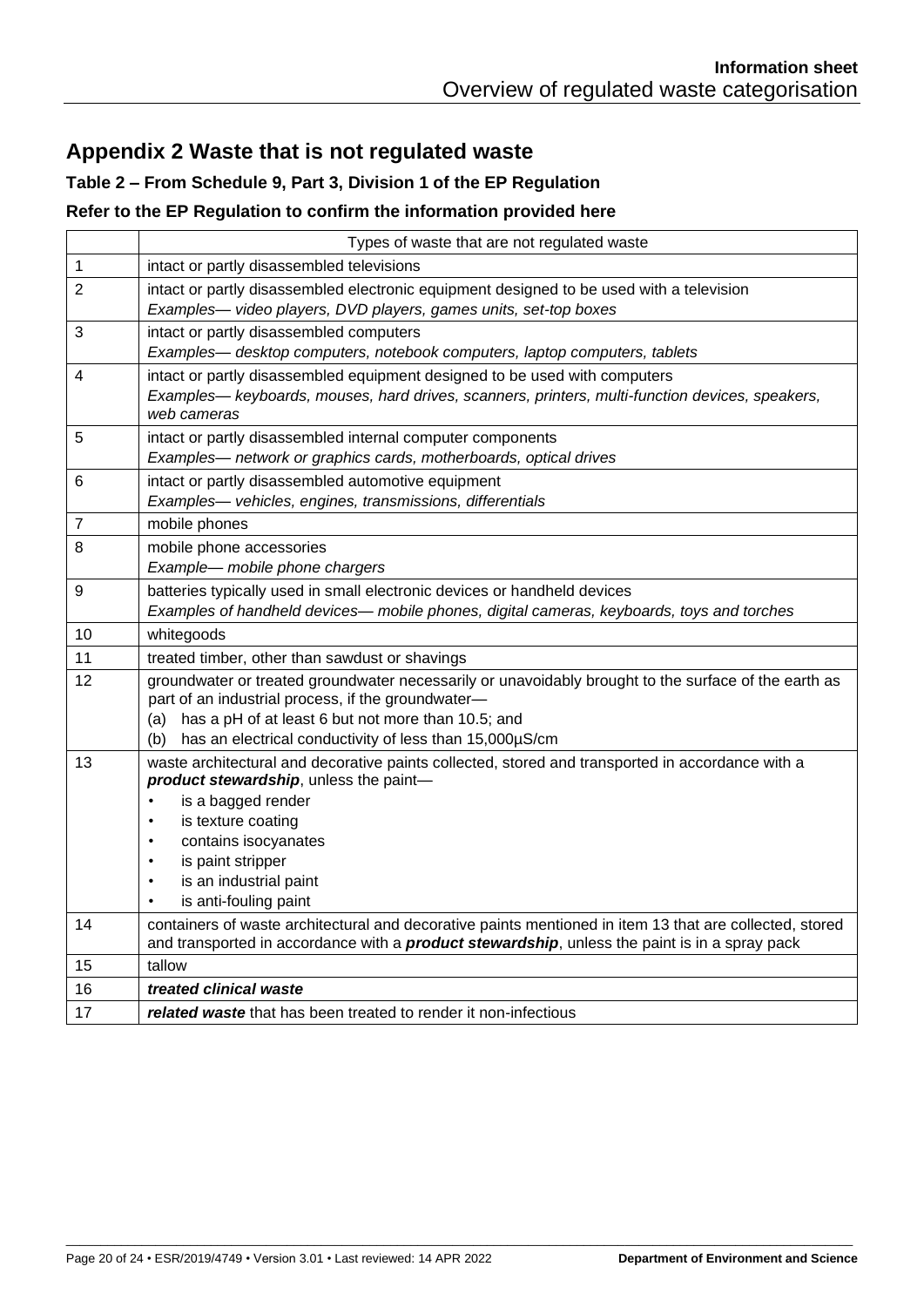# <span id="page-20-0"></span>**Appendix 3 Categorisation thresholds for solid tested waste[6](#page-5-2)**

#### **Refer to the EP Regulation to confirm the information provided here**

#### **Table 3a – Attributes**

<span id="page-20-1"></span>

| <b>Item</b> | <b>Attribute</b>                  | Not regulated $12$ | <b>Category 2</b><br>regulated<br>waste <sup>13</sup> | <b>Category 1</b><br>regulated waste |
|-------------|-----------------------------------|--------------------|-------------------------------------------------------|--------------------------------------|
|             | pH                                | $6.5 - 9$          | $2 - 6.5$<br>or<br>$>9 - 12.5$                        | $<$ 2 or >12.5 <sup>14</sup>         |
| 6           | asbestos more than $0.01\%$ (w/w) | Not present        | <b>Present</b>                                        |                                      |

#### **Table 3b – Substances (note that the substances are grouped by type rather than alphabetically as in the EP Regulation)**

| Item                             | <b>Substance</b>                                       | Not regulated <sup>15</sup><br>(mg/kg) | <b>Category 2</b><br>regulated<br>waste <sup>13</sup> (mg/kg) | <b>Category 1</b><br>regulated<br>waste <sup>16</sup> (mg/kg) |
|----------------------------------|--------------------------------------------------------|----------------------------------------|---------------------------------------------------------------|---------------------------------------------------------------|
|                                  | <b>Inorganic species</b>                               |                                        |                                                               |                                                               |
| $\sqrt{2}$                       | antimony                                               | < 9                                    | $9 - 36$                                                      | $>36$                                                         |
| $\overline{3}$                   | arsenic                                                | $300$                                  | $300 - 1,200$                                                 | >1,200                                                        |
| $\overline{4}$                   | barium                                                 | $<$ 4,500                              | 4,500 - 18,000                                                | >18,000                                                       |
| $\overline{7}$                   | beryllium                                              | <90                                    | $90 - 360$                                                    | >360                                                          |
| 8                                | boron                                                  | $<$ 20,000                             | $20,000 - 80,000$                                             | >80,000                                                       |
| $\boldsymbol{9}$                 | cadmium                                                | $90$                                   | $90 - 360$                                                    | >360                                                          |
| 13                               | chromium (hexavalent)                                  | $300$                                  | $300 - 1,200$                                                 | >1,200                                                        |
| 14                               | copper                                                 | < 220                                  | $220 - 880$                                                   | >880                                                          |
| 27                               | lead                                                   | $300$                                  | $300 - 1,200$                                                 | >1,200                                                        |
| 28                               | mercury                                                | <80                                    | $80 - 320$                                                    | >320                                                          |
| 30                               | molybdenum                                             | 117                                    | $117 - 468$                                                   | >468                                                          |
| 31                               | nickel                                                 | < 1,200                                | $1,200 - 4,800$                                               | >4,800                                                        |
| 43                               | selenium                                               | <700                                   | $700 - 2,800$                                                 | >2,800                                                        |
| 45                               | silver                                                 | 117                                    | $117 - 468$                                                   | >468                                                          |
| 55                               | vanadium                                               | 117                                    | $117 - 468$                                                   | >468                                                          |
| 58                               | zinc                                                   | $<$ 400                                | $400 - 1,600$                                                 | >1,600                                                        |
| <b>Anions</b>                    |                                                        |                                        |                                                               |                                                               |
| 16                               | cyanide                                                | < 240                                  | $240 - 960$                                                   | >960                                                          |
| 26                               | fluoride                                               | < 930                                  | $930 - 3,720$                                                 | >3,720                                                        |
|                                  | <b>Organic species</b>                                 |                                        |                                                               |                                                               |
|                                  | <b>Petroleum hydrocarbons</b>                          |                                        |                                                               |                                                               |
| 37                               | petroleum hydrocarbons (C6 to C9)                      | $950$                                  | $950 - 3,800$                                                 | >3,800                                                        |
| 38                               | petroleum hydrocarbons (C10 to C36)                    | < 5,300                                | $5,300 - 21,200$                                              | >21,200                                                       |
|                                  | Polycyclic aromatic hydrocarbons                       |                                        |                                                               |                                                               |
| 6                                | benzo(a)pyrene                                         | $3$                                    | $3 - 12$                                                      | $>12$                                                         |
| 42                               | polycyclic aromatic hydrocarbons <sup>17</sup> (total) | $300$                                  | $300 - 1,200$                                                 | >1,200                                                        |
| Monocyclic aromatic hydrocarbons |                                                        |                                        |                                                               |                                                               |
| 5                                | benzene                                                | $5$                                    | $5 - 20$                                                      | $>20$                                                         |
| 54                               | toluene                                                | < 1,470                                | $1,470 - 5,880$                                               | >5,880                                                        |
| 25                               | ethylbenzene                                           | <17                                    | $17 - 68$                                                     | $>68$                                                         |

<span id="page-20-2"></span><sup>12</sup> From Column 2 of Table 1 in Schedule 9, Part 3, Division 2 of the EP Regulation.

\_\_\_\_\_\_\_\_\_\_\_\_\_\_\_\_\_\_\_\_\_\_\_\_\_\_\_\_\_\_\_\_\_\_\_\_\_\_\_\_\_\_\_\_\_\_\_\_\_\_\_\_\_\_\_\_\_\_\_\_\_\_\_\_\_\_\_\_\_\_\_\_\_\_\_\_\_\_\_\_\_\_\_\_\_\_\_\_\_\_\_\_\_\_\_\_\_\_\_\_\_\_\_\_\_\_\_\_\_\_\_\_\_\_

<sup>17</sup> Defined in Part 1 of Schedule 19 of the EP Regulation.

<sup>&</sup>lt;sup>13</sup> From section 43(4) of the EP Regulation, category 2 regulated waste is regulated waste other than category 1 regulated waste.

<sup>&</sup>lt;sup>14</sup> From section  $43(2)(b)(i)$  of the EP Regulation.

<sup>15</sup> From Column 1 of Table 2 in Schedule 9, Part 3, Division 2 of the EP Regulation.

<sup>16</sup> From Column 2 of the table in Schedule 9, Part 2 of the EP Regulation.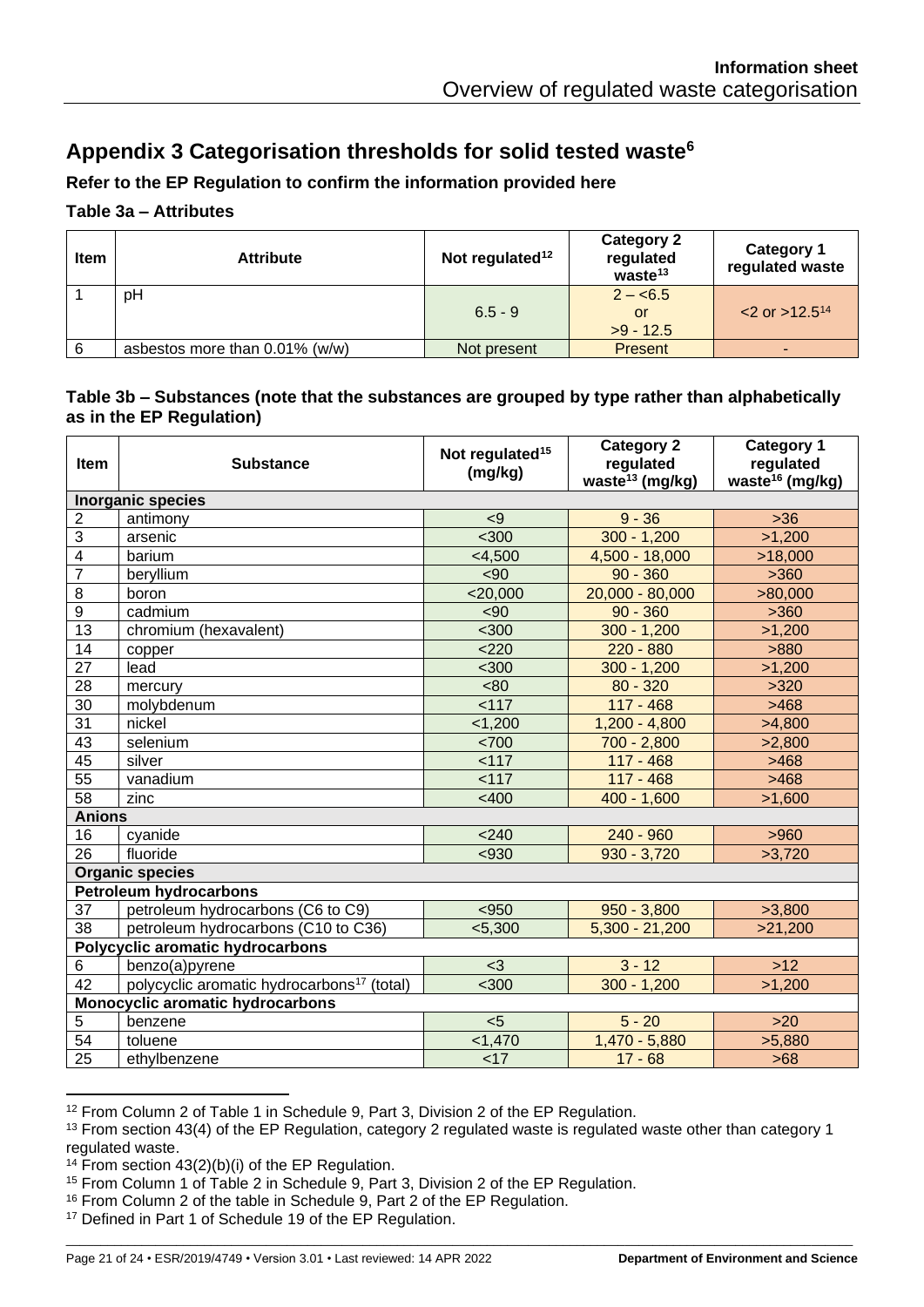| <b>Item</b>     | <b>Substance</b>                                   | Not regulated <sup>15</sup><br>(mg/kg) | <b>Category 2</b><br>regulated<br>waste <sup>13</sup> (mg/kg) | <b>Category 1</b><br>regulated<br>waste <sup>16</sup> (mg/kg) |
|-----------------|----------------------------------------------------|----------------------------------------|---------------------------------------------------------------|---------------------------------------------------------------|
| 57              | xylenes (total)                                    | 174                                    | 174 - 696                                                     | >696                                                          |
| $\overline{44}$ | styrene (vinyl benzene)                            | < 1,800                                | $1,800 - 7,200$                                               | >7,200                                                        |
|                 | <b>Chlorinated hydrocarbons</b>                    |                                        |                                                               |                                                               |
| 10              | carbon tetrachloride                               | $<$ 2                                  | $2 - 8$                                                       | >8                                                            |
| 11              | chlorobenzene                                      | <84                                    | 84 - 336                                                      | >336                                                          |
| $\overline{12}$ | chloroform                                         | $<$ 1                                  | $1 - 4$                                                       | >4                                                            |
| 17              | dichlorobenzene (1,2-dichlorobenzene)              | $540$                                  | $540 - 2,160$                                                 | >2,160                                                        |
| $\overline{18}$ | dichlorobenzene (1,4-dichlorobenzene)              | <8                                     | $8 - 32$                                                      | $>32$                                                         |
| 19              | dichloroethane (1,2-dichloroethane)                | < 1                                    | $1 - 6$                                                       | $>6$                                                          |
| 20              | dichloroethylene (1,1-dichloroethylene)            | <69                                    | $69 - 276$                                                    | >276                                                          |
| 21              | dichloromethane (methylene chloride)               | 105                                    | $105 - 420$                                                   | >420                                                          |
| 46              | tetrachloroethane<br>(1,1,1,2-tetrachloroethane)   | <6                                     | $6 - 24$                                                      | $>24$                                                         |
| 47              | tetrachloroethane<br>(1,1,2,2-tetrachloroethane)   | <6                                     | $6 - 24$                                                      | $>24$                                                         |
| $\overline{48}$ | tetrachloroethylene                                | $24$                                   | $24 - 96$                                                     | $>96$                                                         |
| 49              | trichloroethane (1,1,1-trichloroethane)            | 2,430                                  | $2,430 - 9,720$                                               | >9,720                                                        |
| 50              | trichloroethane (1,1,2-trichloroethane)            | < 0.45                                 | $0.45 - 1.8$                                                  | >1.8                                                          |
| 51              | trichloroethylene                                  | < 1                                    | $1 - 5$                                                       | $>5$                                                          |
| $\overline{56}$ | vinyl chloride                                     | < 0.18                                 | $0.18 - 0.72$                                                 | >0.72                                                         |
| <b>Phenols</b>  |                                                    |                                        |                                                               |                                                               |
| 52              | trichlorophenol (2,4,5-trichlorophenol)            | < 1,890                                | 1,890 - 7,560                                                 | >7,560                                                        |
| 53              | trichlorophenol (2,4,6-trichlorophenol)            | < 19                                   | $19 - 76$                                                     | $>76$                                                         |
| 15              | cresol (total)                                     | < 4,000                                | 4,000 - 16,000                                                | >16,000                                                       |
| 40              | phenols (total)                                    | $<$ 40,000                             | 40,000 - 160,000                                              | >160,000                                                      |
|                 | <b>Nitroaromatics and ketones</b>                  |                                        |                                                               |                                                               |
| 24              | dinitrotoluene (2,4-dinitrotoluene)                | 5                                      | $5 - 20$                                                      | $>20$                                                         |
| $\overline{32}$ | nitrobenzene                                       | $\overline{<}$ 15                      | $15 - 60$                                                     | $>60$                                                         |
| 29              | methyl ethyl ketone                                | < 8,100                                | $8,100 - 32,400$                                              | >32,400                                                       |
|                 | Specific persistent organic pollutants (POPs)      |                                        |                                                               |                                                               |
|                 | $2,4-D$                                            |                                        |                                                               |                                                               |
| 22              | dichlorophenoxyacetic acid                         | < 210                                  | $210 - 840$                                                   | >840                                                          |
|                 | (2,4-dichlorophenoxyacetic acid)                   |                                        |                                                               |                                                               |
| $1^{18}$        | aldrin and dieldrin (total)                        | <10                                    | $10 - 40$                                                     | $>40$                                                         |
| 33              | organochlorine pesticides <sup>17</sup> (total)    | < 50                                   | $50 - 200$                                                    | $>200$                                                        |
| 34              | organophosphate pesticides <sup>17</sup> (total)   | $<$ 250                                | $250 - 1,000$                                                 | >1,000                                                        |
| 41              | polychlorinated biphenyls (PCBs)                   | <                                      | $2 - 50$                                                      | $>50$                                                         |
| 35              | per- and poly-fluoroalkyl substances<br>(PFAS)     | $\overline{0}$                         |                                                               | >0                                                            |
| 36              | persistent organic pollutant (other) <sup>17</sup> | < 50                                   | $50 - 200$                                                    | $>200$                                                        |

<sup>18</sup> This is duplicated in the EP Regulation as item 23 "dieldrin and aldrin (total)" with the same thresholds.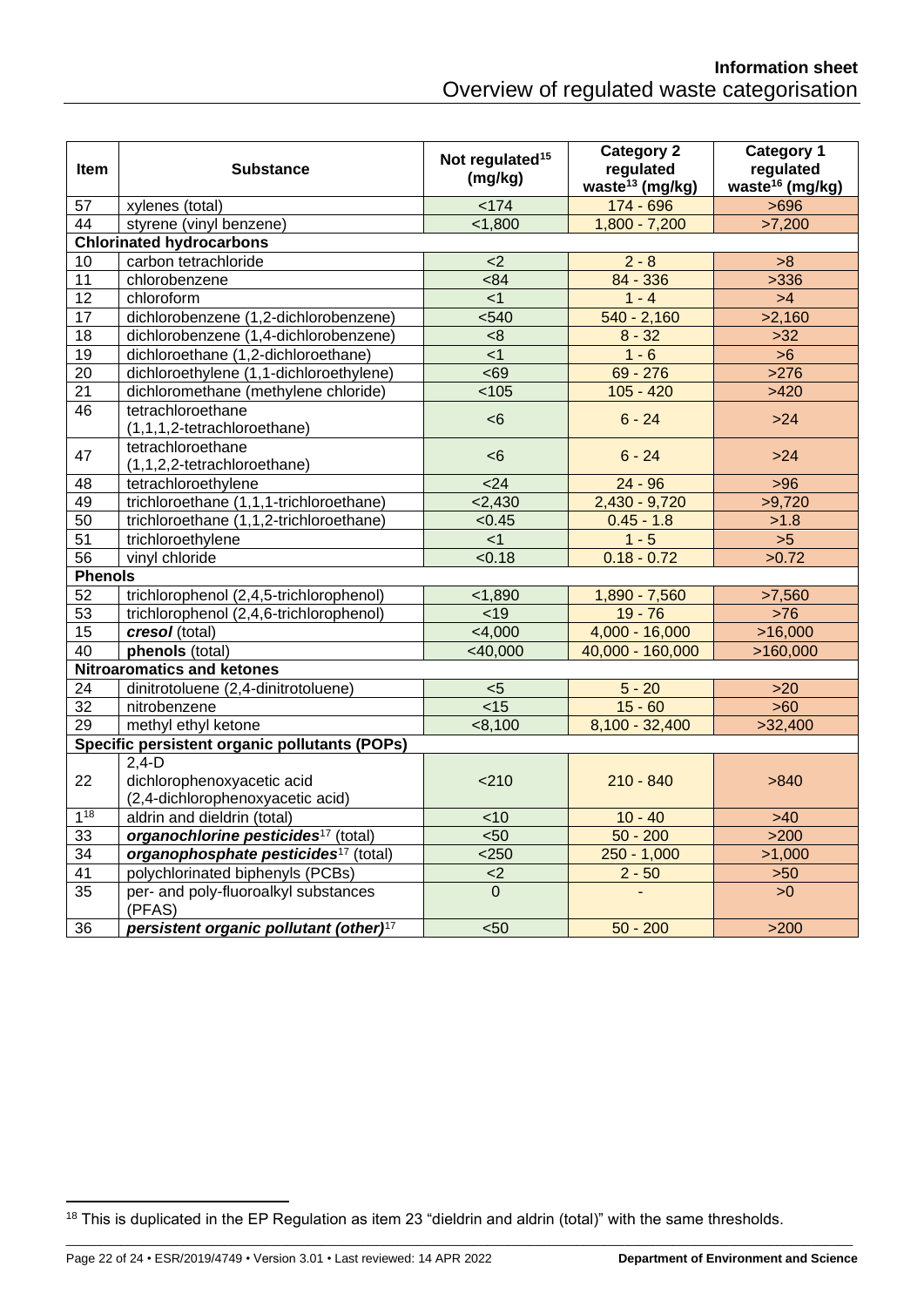# <span id="page-22-0"></span>**Appendix 4 Categorisation thresholds for liquid tested waste[6](#page-5-2)**

#### **Refer to the EP Regulation to confirm the information provided here**

#### **Table 4a – Attributes**

| <b>Item</b>               | <b>Attribute</b>                                               | Not regulated <sup>19</sup> | <b>Regulated (default</b><br>category applies -<br>see Table 1) |
|---------------------------|----------------------------------------------------------------|-----------------------------|-----------------------------------------------------------------|
|                           | рH                                                             | $6.5 - 10.5$                | $< 6.5$ or $> 10.5$                                             |
| 2                         | conductivity (electrical)                                      | less than                   | $≥1,200µS/cm$                                                   |
|                           |                                                                | $1,200\mu$ S/cm             |                                                                 |
| 3                         | biological oxygen demand                                       | less than                   | $\geq$ 15mg/L                                                   |
|                           |                                                                | 15mg/L                      |                                                                 |
| $\boldsymbol{\varLambda}$ | flashpoint, for waste that is less than 24% alcohol (v/v)      | less than 60°C              | ≥60°C                                                           |
| 5                         | peroxides (other than hydrogen peroxide) more than 0.01% (v/v) | not present                 | present                                                         |
| 6                         | asbestos more than 0.01% (w/w)                                 | not present                 | present                                                         |

#### **Table 4b – Substances (note that the substances are grouped by type rather than alphabetically as in the EP Regulation).**

| Item                          | <b>Substance</b>                 | Not regulated <sup>20</sup><br>$(\mu g/L)$ | Regulated (µg/L)<br>Default category<br>applies |
|-------------------------------|----------------------------------|--------------------------------------------|-------------------------------------------------|
|                               | <b>Inorganic species</b>         |                                            |                                                 |
| $\overline{2}$                | antimony                         | <60                                        | $\geq 60$                                       |
| 3                             | arsenic                          | < 200                                      | $\geq 200$                                      |
| $\overline{\mathbf{4}}$       | barium                           | $<$ 40,000                                 | ≥40,000                                         |
| 7                             | beryllium                        | < 1,200                                    | ≥1,200                                          |
| 8                             | boron                            | $<$ 3,700                                  | ≥3,700                                          |
| $9\,$                         | cadmium                          | <                                          | $\geq$ 2                                        |
| 13                            | chromium (hexavalent)            | < 10                                       | $\geq 10$                                       |
| 14                            | copper                           | < 14                                       | $\geq 14$                                       |
| 27                            | lead                             | <34                                        | $\geq 34$                                       |
| 28                            | mercury                          | <6                                         | $\geq 6$                                        |
| 30                            | molybdenum                       | 1,000                                      | ≥1,000                                          |
| 31                            | nickel                           | 110                                        | $\geq 110$                                      |
| 43                            | selenium                         | 110                                        | $\geq 110$                                      |
| 45                            | silver                           | < 1                                        | $\geq 1$                                        |
| 55                            | vanadium                         | < 172                                      | $\geq 172$                                      |
| 58                            | zinc                             | $30$                                       | $\geq 30$                                       |
| <b>Anions</b>                 |                                  |                                            |                                                 |
| 16                            | cyanide                          | < 70                                       | $\geq 70$                                       |
| 26                            | fluoride                         | $<$ 30,000                                 | ≥30,000                                         |
| <b>Organic species</b>        |                                  |                                            |                                                 |
| <b>Petroleum hydrocarbons</b> |                                  |                                            |                                                 |
| 39                            | petroleum hydrocarbons (total)   | < 6,000                                    | ≥6,000                                          |
|                               | Polycyclic aromatic hydrocarbons |                                            |                                                 |
| 6                             | benzo(a)pyrene                   | < 0.2                                      | $≥0.2$                                          |

<sup>19</sup> From Column 3 of Table 1 in Schedule 9, Part 3, Division 2 of the EP Regulation. <sup>20</sup> From Column 2 of Table 2 in Schedule 9, Part 3, Division 2 of the EP Regulation.

Page 23 of 24 • ESR/2019/4749 • Version 3.01 • Last reviewed: 14 APR 2022 **Department of Environment and Science**